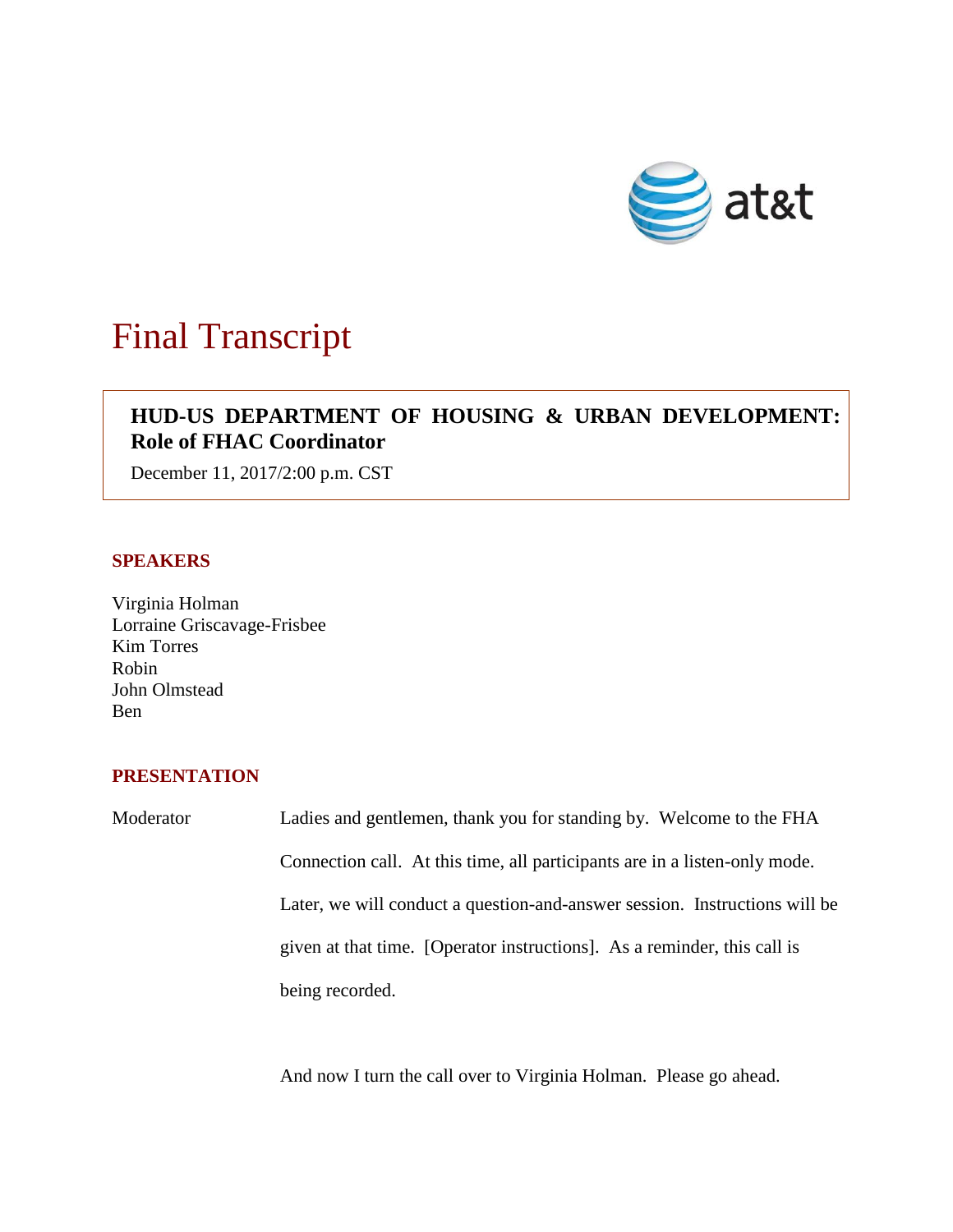Virginia Okay, thank you, David. And welcome, everybody, to today's really important webinar on the FHA Connection and the Application Coordinator function that is going to be critical to you in terms of getting set to complete the certification process.

> Before we get started with the technical part, I want to go over some logistics. The operator said the audio is being recorded. We will be posting the playback number along with the PowerPoint and a transcript on our archives page at HUD Exchange. And we'll send out a Listserv when that positing has occurred. We usually say seven to ten days, sometimes it's faster, but we'll let you know. All your lines are muted.

> I had sent out the handout prior to the webinar, but they're also available in the control panel on the right-hand side of the screen. If you just click on the document name, you can download it.

> We will be having a Q&A period probably at the end of the session, and you'll be given instructions on how to make your comments or ask questions. If you do have to unmute your phone, please do not use the speakerphone. And if, at some point, we open several lines at a time,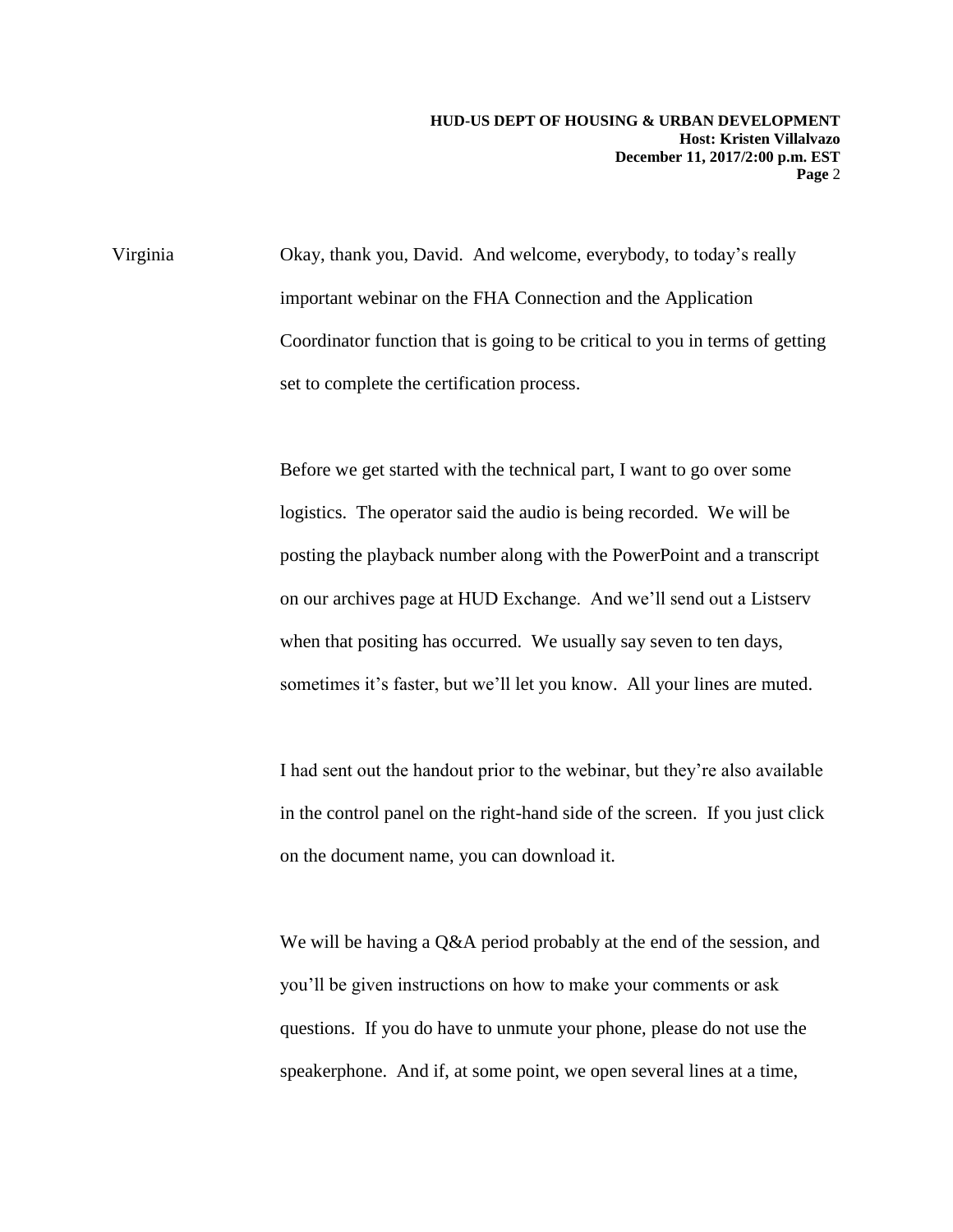please put your phone on mute so we don't have the background interference.

Your questions are really important to us. So in addition to being able to ask them, during the Q&A session, again on the panel on the right-hand side of the screen, there's a box that's labeled questions. And if you just enter it where it says enter a question, and we have staff that are monitoring those. They will try to get to them during the webinar, if not later on. But, if after the webinar is over, you have some questions, please send us an email at [housing.counseling@hud.gov](mailto:housing.counseling@hud.gov) with FHA Connection Application Coordinators in the subject line so that we can get it to the right people.

There will be a brief survey that will pop up at the end of the session, and please take a couple minutes to fill that out. We really look at your responses very carefully to see how we can improve our webinars in the future.

You will, within 24 to 48 hours, you'll receive a thank you for attending email from Go To Webinar. The email's going to say this is your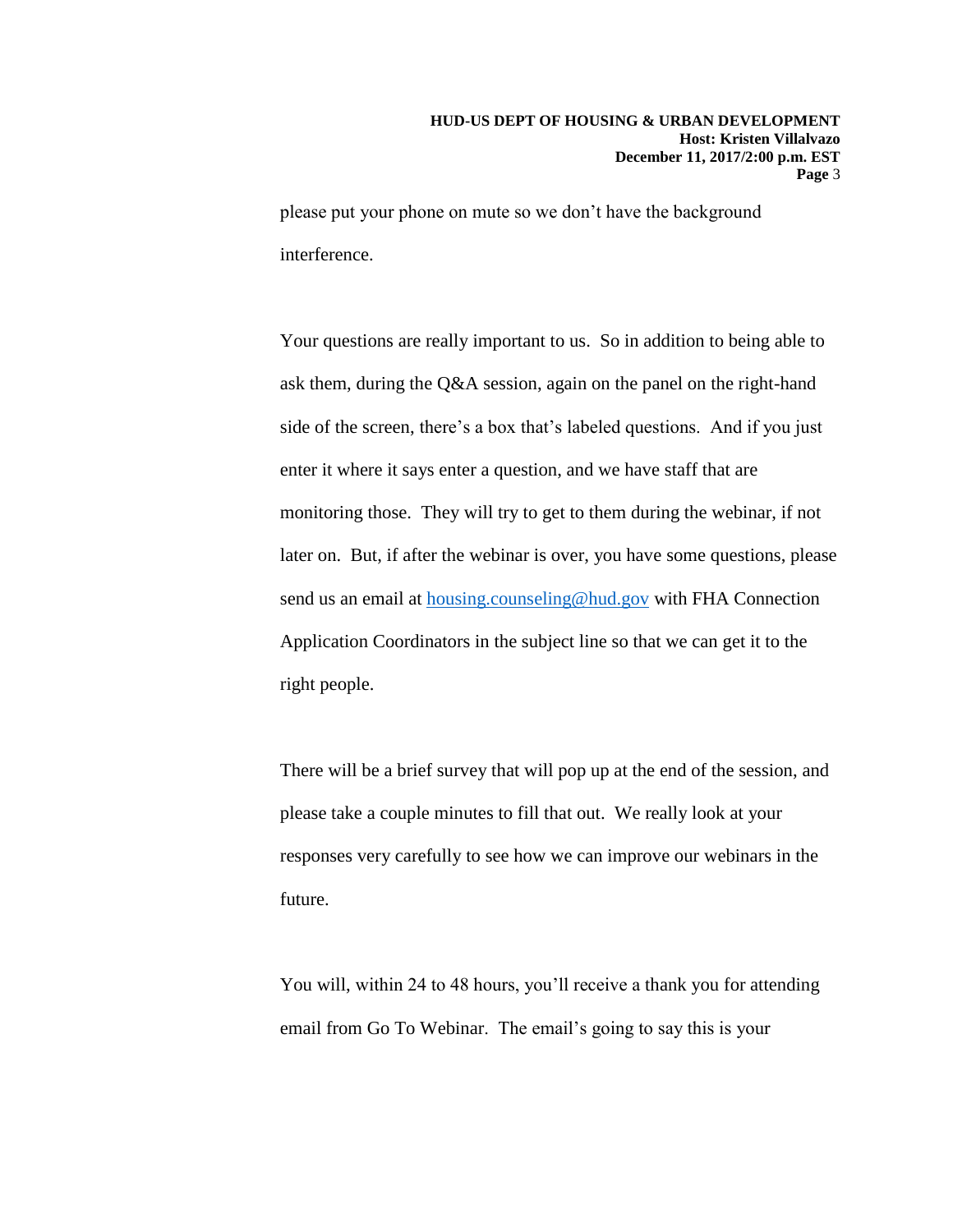certificate of training. Please be aware there is no attachment, there is just that email. You need to print it out and save that for your records.

And now I'd like to turn the webinar over to Lorraine Griscavage-Frisbee, the Deputy Director of Outreach and Capacity Building. Lorraine?

Lorraine All right, well, thank you very much, Virginia. And welcome, everyone, to today's broadcast. As Virginia mentioned, this is a very important broadcast with information that's critical to the HUD Certified Housing Counselor and the HECM roster certification process. So, we really appreciate you taking the time from your busy schedule to attend this training.

> What we are going to cover today, on the agenda slide is I am going to talk about and provide an overview of, first of all, what is FHA Connection. We keep using that word; it's probably a good idea to define it for you. I'm going to talk briefly about the certification process for the HUD housing counselor certification and also the HECM roster. For both of those processes the FHA Connection Application Coordinator is critical, and we'll show you exactly why.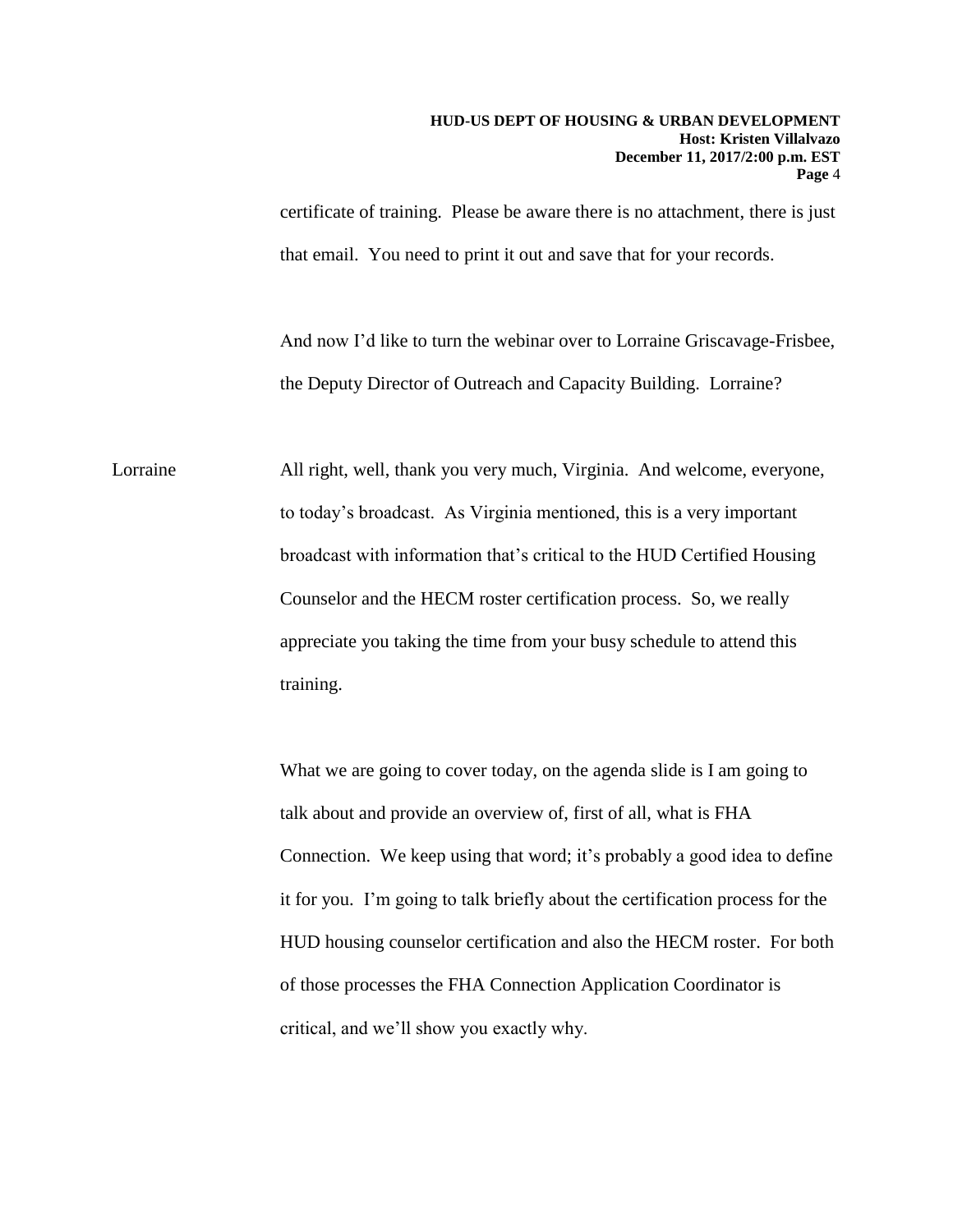Then other speakers today will explain how you register for an FHA Connection user ID, what the FHA Connection Coordinator responsibilities are, for both the HUD certified housing counselors and the HECM roster program.

Let's go ahead and talk a little bit about FHA Connection, and I'm also going to cover, in brief, both of the processes. Well, first of all, what is the FHA connection? FHA Connection is a web-based platform used by HUD. It's probably most familiar for those that are lenders because it does create FHA insurance and issues FHA case numbers for singlefamily and multifamily mortgages, but it's also a very valuable application for those of us in the Office of Housing Counseling, and has been used quite extensively for the HECM roster counselors to create HECM counseling certificates.

There are two certifications that are covered under this system for us. As I had mentioned previously, the certified housing counselor and the HECM roster counselor, and I do want to remind those of you that are currently HECM roster counselors, or contemplating becoming a HECM roster counselor that effective August 1, 2020, you will also need to be a certified housing counselor to maintain your HECM roster status. That's,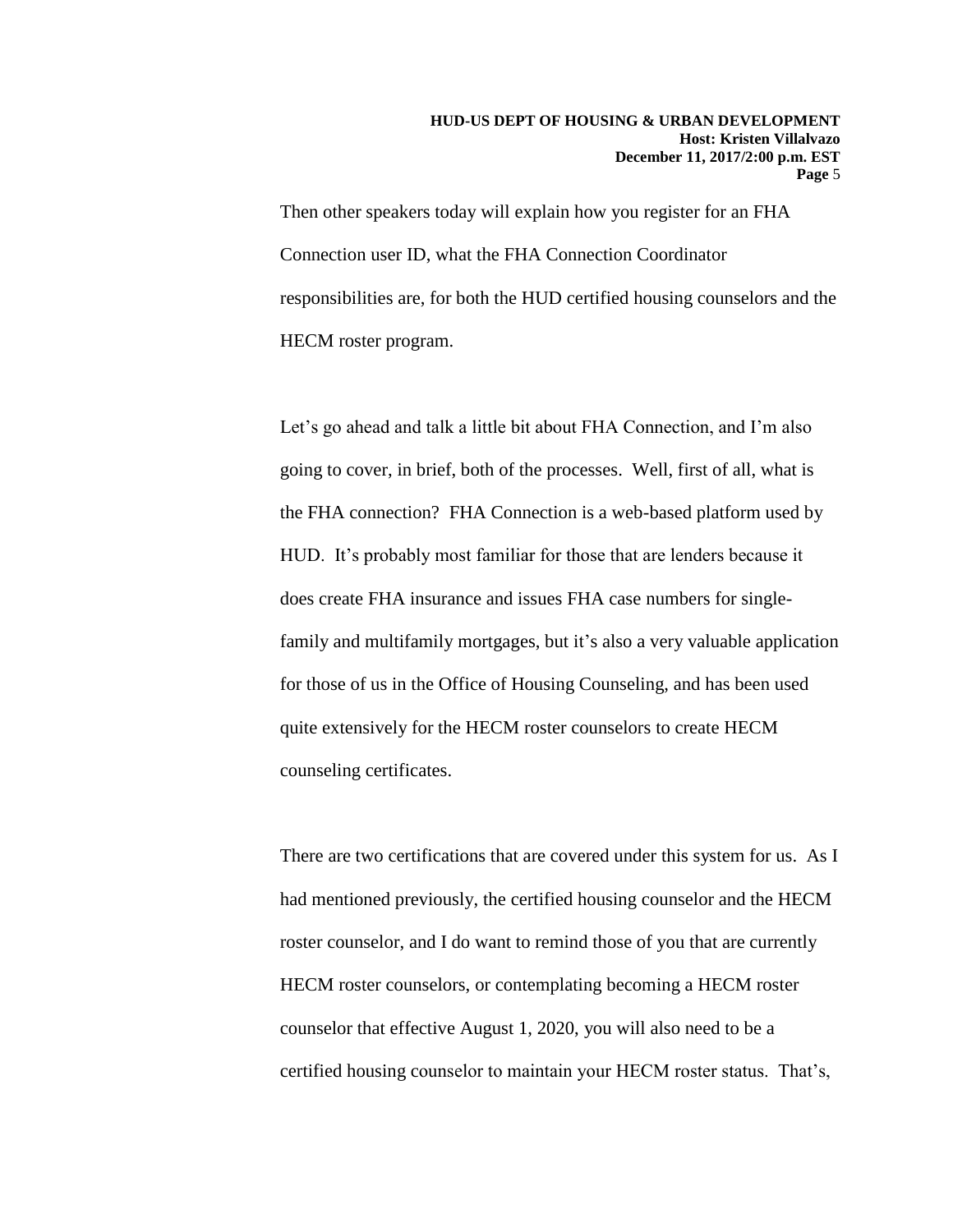of course, the effective date for housing counselor certification. And, as we've said repeatedly, the FHA Connection Application Coordinator has a very important role in both processes.

Let's take a look here about eligible applicants. I want to first talk a little bit about both the counselor and the HECM roster certification processes. In order to be eligible to become a HUD certified housing counselor, you have to pass the exam which is available on hudhousingcounselors.com, and we will definitely provide you a link at the end to all of the websites in our resources page. You should have received a copy of this PowerPoint, so you'll have that information.

A little bit simpler for the HUD certified. For the HECM roster, there are, according to our statute that covers the HECM program, there are a little bit more requirements for that. You also have to pass the national HECM counseling exam, and you have to have successfully completed at least one training course related to HECM counseling within the past two years. There are also some additional requirements, and that is that you can't be listed on the General Services Administration excluded parties list, also known as the EPLS; or HUD's Limited Denial of Participation List, that's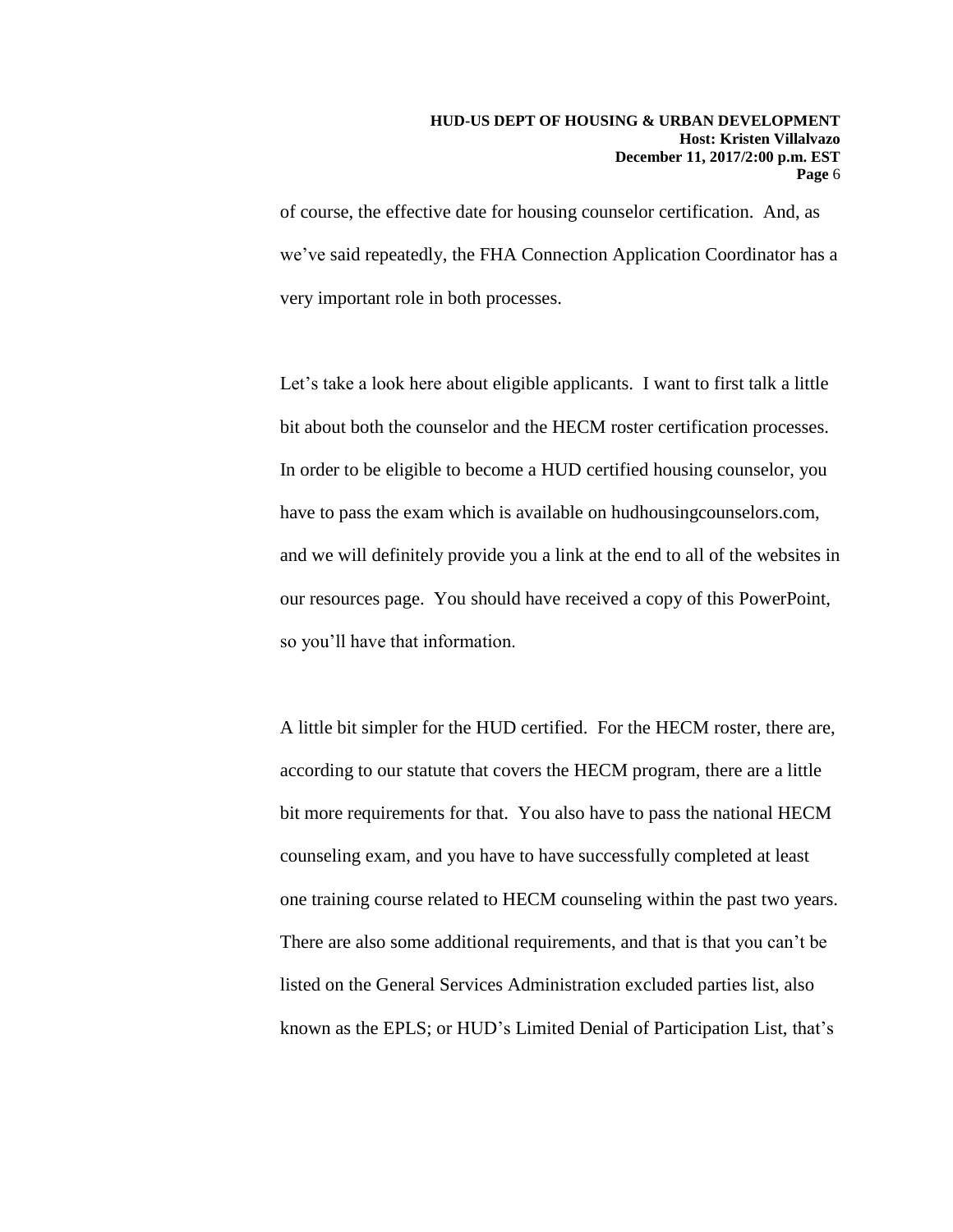LDP; or HUD's Credit Alert Active Response System, otherwise known as CAAVRS.

Probably the most common type has to do with the CAAVRS. If you have, for example, any unpaid student loan debts, you might show up on the CAAVRS list. And then lastly, again, which is highlighted in both of them, you need to be employed by or work for a HUD participating housing counseling agency.

Let's go ahead and do a side-by-side chart comparison of the two requirements. I'm not going to go through these in detail, but there are some significant differences between the two certifications. First of all, for the HUD certified counselor, you only have to pass the examination one time only. For the HECM roster counselor it is every three years, and some things are similar or transferable when you change agencies, and counseling certificates of course are available. You can generate counseling certificates for HECM.

The next thing I'd like to do is I'd like to go through the process for becoming certified for both the housing counselor and for the HECM. We have some nice graphic representations here, and if we start with the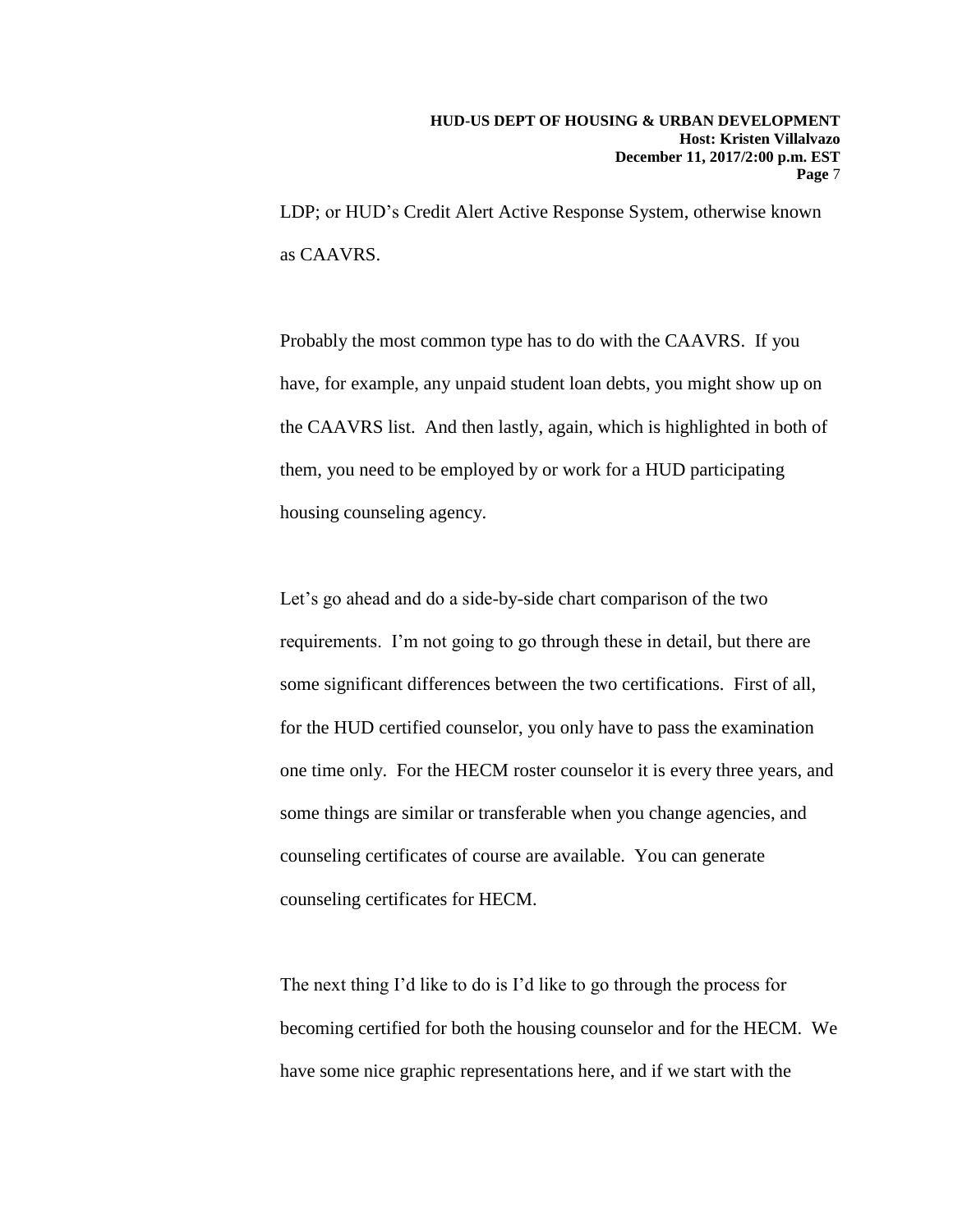housing counselor it starts with taking the examination at hudhousingcounselors.com. If you do not pass the exam, you can take it again. Of course, each time that you take it you are required to pay a registration fee. And then, once you do pass the exam, you then authorize our contractor to send your information to HUD, and this information goes straight into FHA Connection.

Then you, as the housing counselor, you need to go ahead and apply through the FHA Connection for certification. That is done by registering and applying through the system. You need an FHA Connection ID, and then very prominently, in orange, you can see then, after you apply, your agency FHAC Application Coordinator needs to verify your employment. If that step is not completed, you do not become certified. So that is why the FHA Application Coordinator is very critical in this process. Once your employment is verified, then you become a HUD certified housing counselor.

Now, if you go ahead and you leave your agency, you're no longer considered certified. But as soon as you're employed by another agency, and that agency's FHAC Application Coordinator verifies your employment, then you're certified again.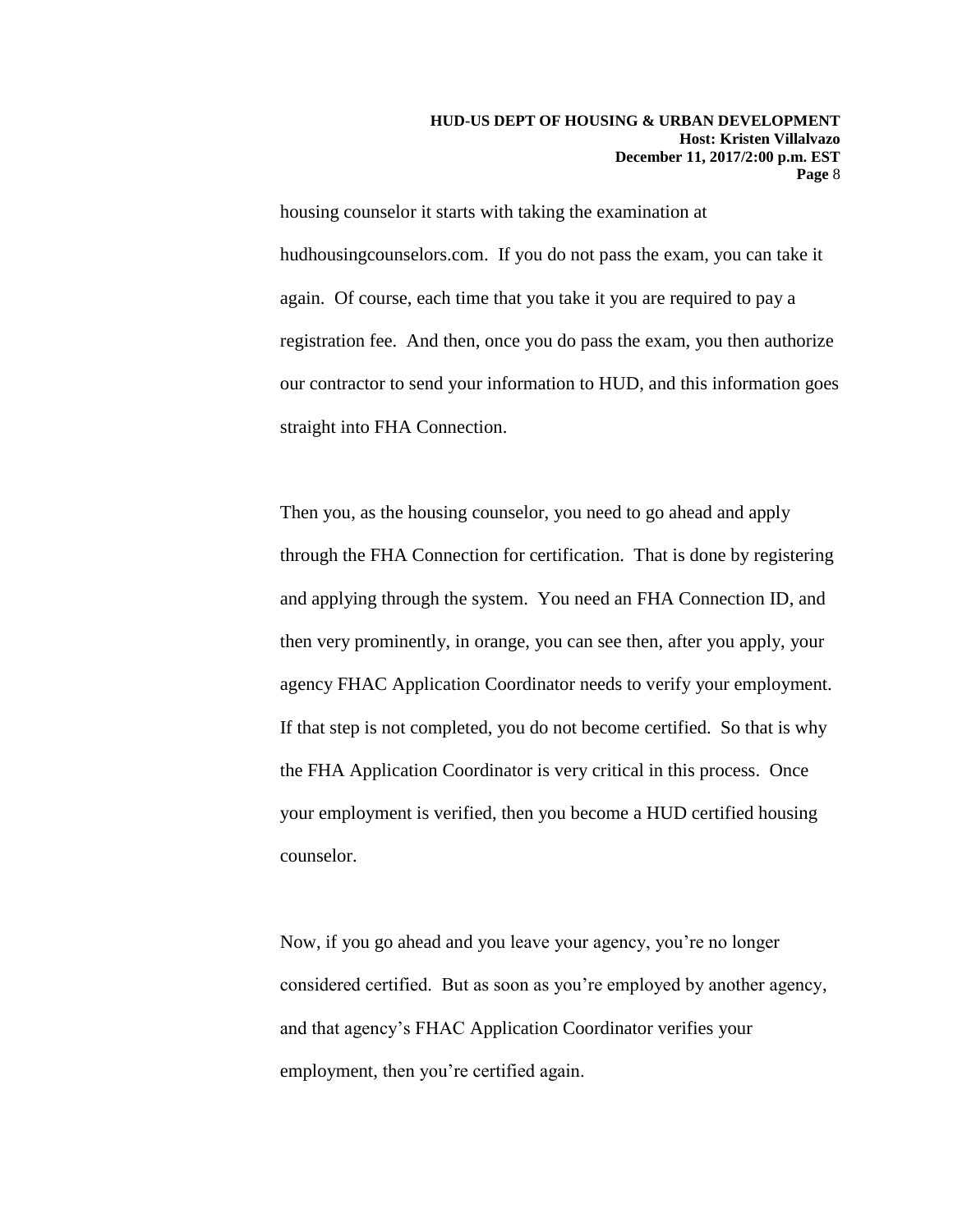Now here in the HECM exam and application process you're going to see that there is a very similar process except for a couple of steps. Again, you register at hecmexam.org for the exam and pay the fee. Again, of course, if you do not pass the test, you have to pay the fee again.

Once you do pass the exam, slightly different, the contractor, immediately—well, excuse me, once a week sends the testing information to HUD, to the FHAC, and then HUD reviews your training, your CAAVRS, LDP, and ELP determinations to make sure that you meet the statutory requirements for the HECM roster program. Once that's cleared then you, again, register for your user ID, create your profile. And, again, we see in orange the agency FHAC Application Coordinator needs to confirm your employment before you can be added to your roster and be a HUD-approved HECM housing counselor. So as you see, the orange box, in both processes, very important to the process.

Briefly, and you're going to see this information more than once throughout the presentation, but it's worth repeating. We recommend that HUD participating agencies designate at least one employee to act as the application coordinator. Now, we're going to go ahead through the rest of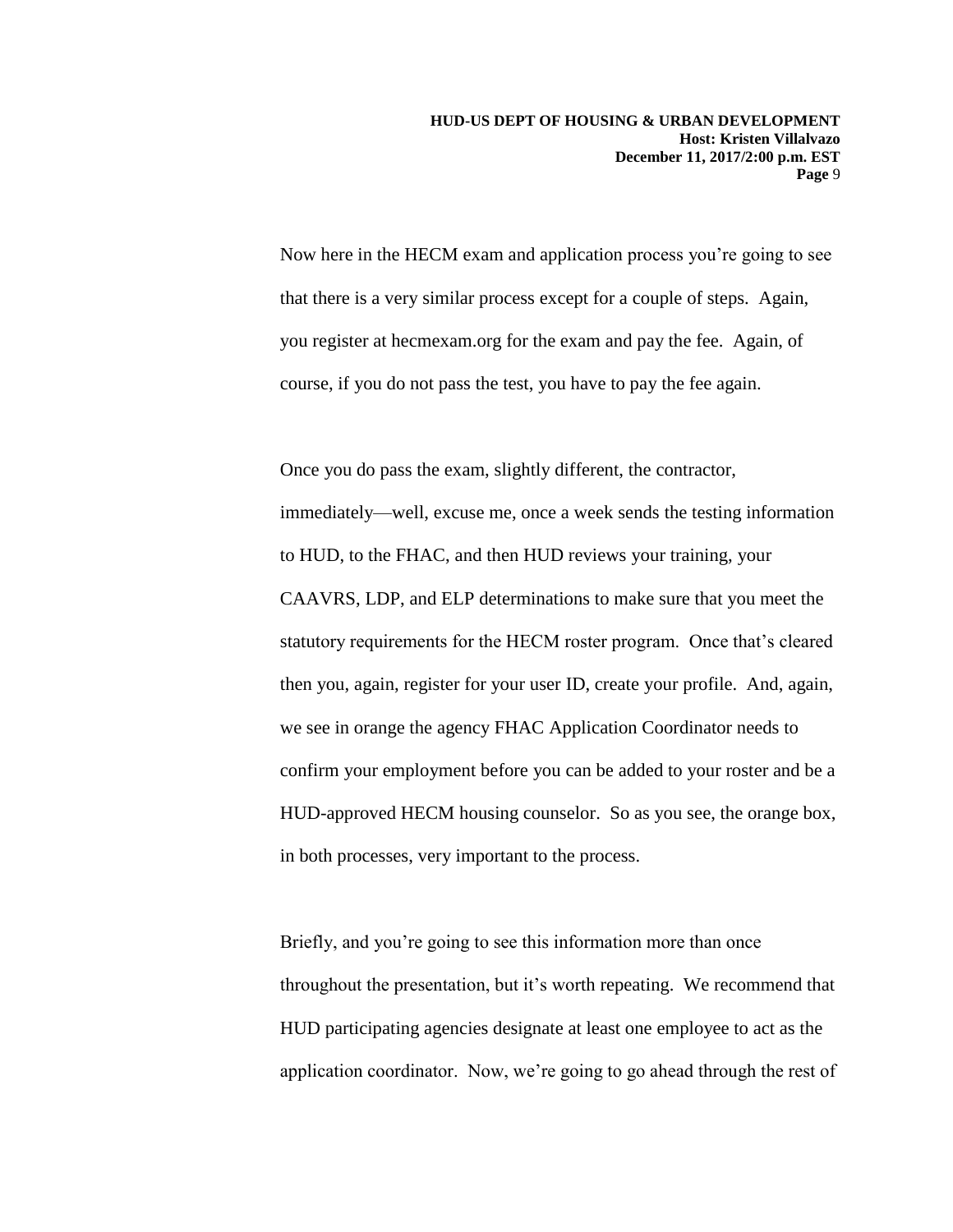this presentation and explain to you how the FHA Application Coordinator applies for approval through the system.

The role of the application coordinator is to verify the employment at the agency, but there's also another critical element to your role, and that is to manage the data regarding the counselor's employment status. What we mean by that is when a counselor leaves your agency you need to notify HUD through the system and say this person no longer works there. Or, when you're adding in, of course new people, you'll be verifying their employment. This is in addition to the normal notifications that you provide to your point of contact.

Now, the same individual, the FHAC Application Coordinator, can oversee both HUD certified housing counselor and the HECM roster counselors. We do recommend, but it isn't really required, that the FHAC Application Coordinator perhaps be supervisory or management role in the agency. That is recommended; however, it is not required.

Any agency, especially larger agencies, you can have a maximum of four application coordinators. We do recommend at least two. I know if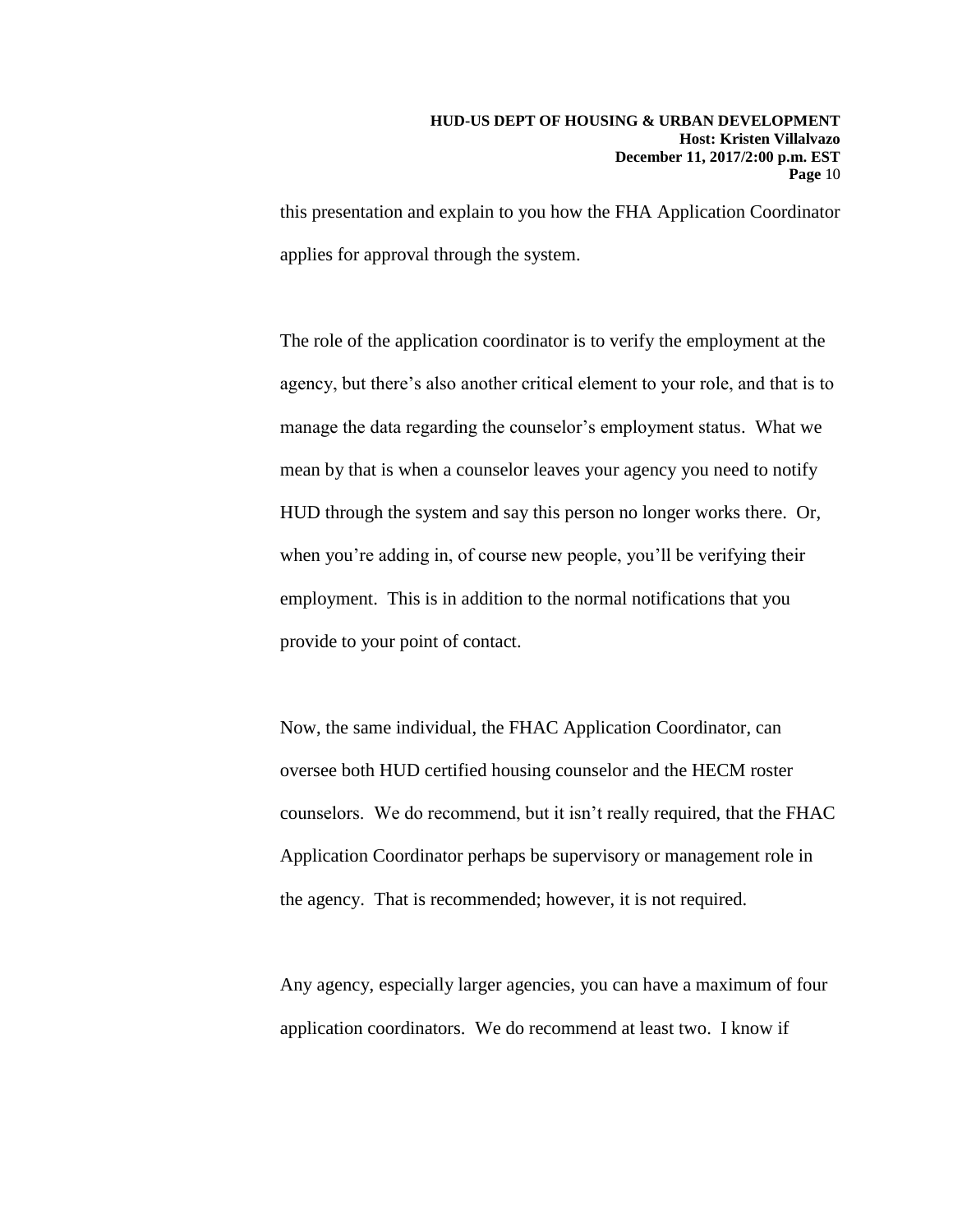you're a smaller agency that may be a challenge, and Kim Torres, who's speaking next, will talk a little bit more about that.

But there's one important fact, and that is whoever you designate as your application coordinator, that person cannot be the same person that accesses [audio disruption]. And that's very important, because you'll get an error message.

There's two different systems and by our FHA connection access rules it cannot be the same person. And, of course, all of the application coordinators must register in the FHA connection. We'll talk a lot more about that during the broadcast. I just wanted to give you an overview of the process. Now I'm going to turn it over to Kim Torres. She's with the Office of Oversight and Accountability. Kim?

Kim Thanks, Lorraine. Good afternoon. I am going to talk to you about request a FHA Connection user ID. We're going to talk—in my section we're going to talk about designating an FHAC Application Coordinator for your agency. We'll also talk about existing FHA Connection user IDs, and then I'm going to share some actual screenshots with you of the FHA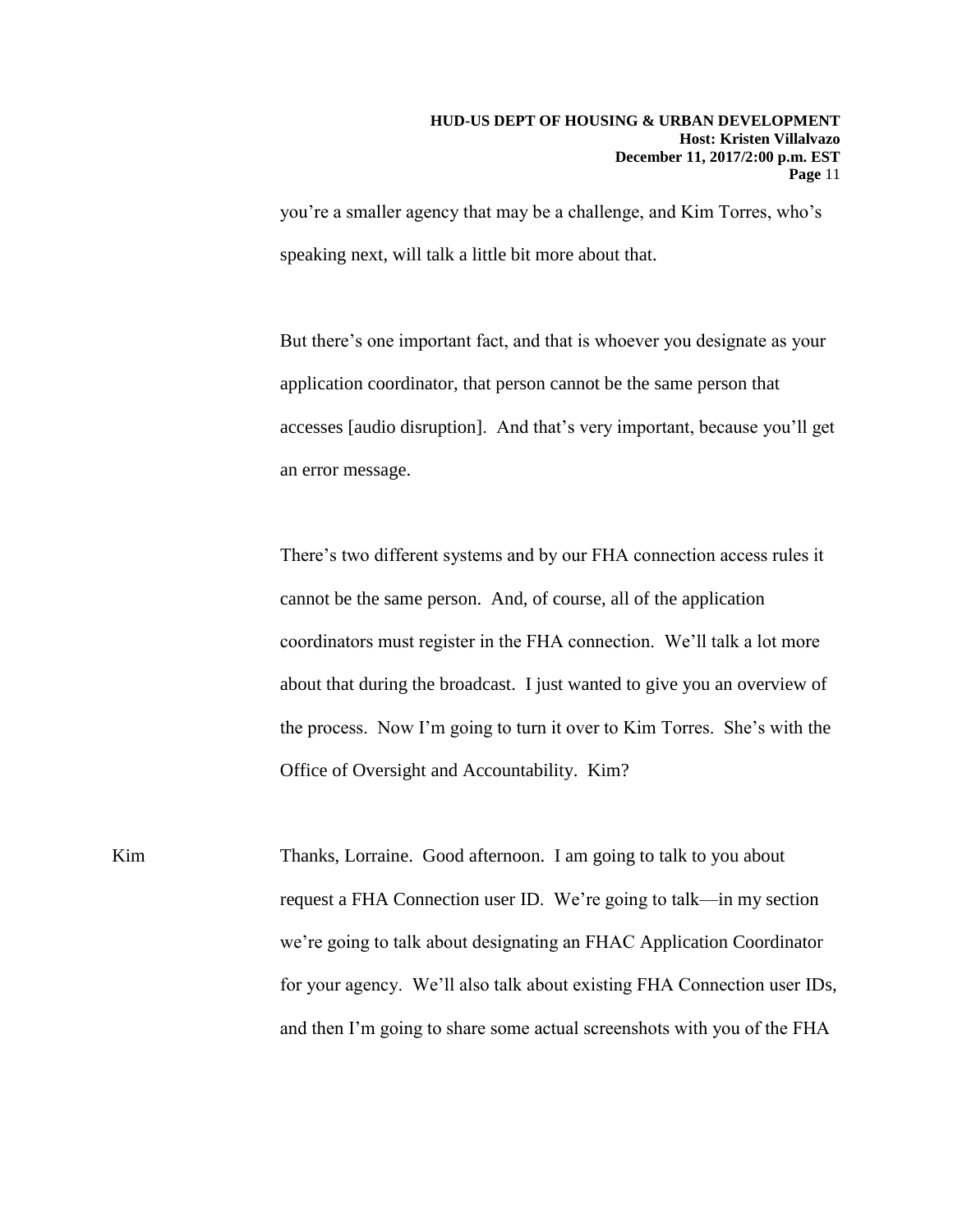Connection system that you'll be using when you're requesting an FHAC user ID.

So, first we're going to talk about your agency must select an individual that will serve as the FHAC Application Coordinator. If you have a counselor that is actually service as the FHAC Application Coordinator you will need to designate a second FHAC Application Coordinator to verify their employment.

As Lorraine said, application coordinators cannot self-certify their own employment. I also want to point out if your agency uses the eLOCCS system for grant draws, you will need to verify a separate person for the eLOCCS system because the same person cannot—the same person cannot be registered in eLOCCS as the FHA Connection system.

HUD highly recommends that you have more than one FHAC Application Coordinator for your agency. If you agency actually provides HECM counseling, you already have an existing FHA Connection Application Coordinator. But, it's important to make sure that application coordinator's ID is active, and I do want to point out that for intermediary coordinators they can perform the coordinator function for your sub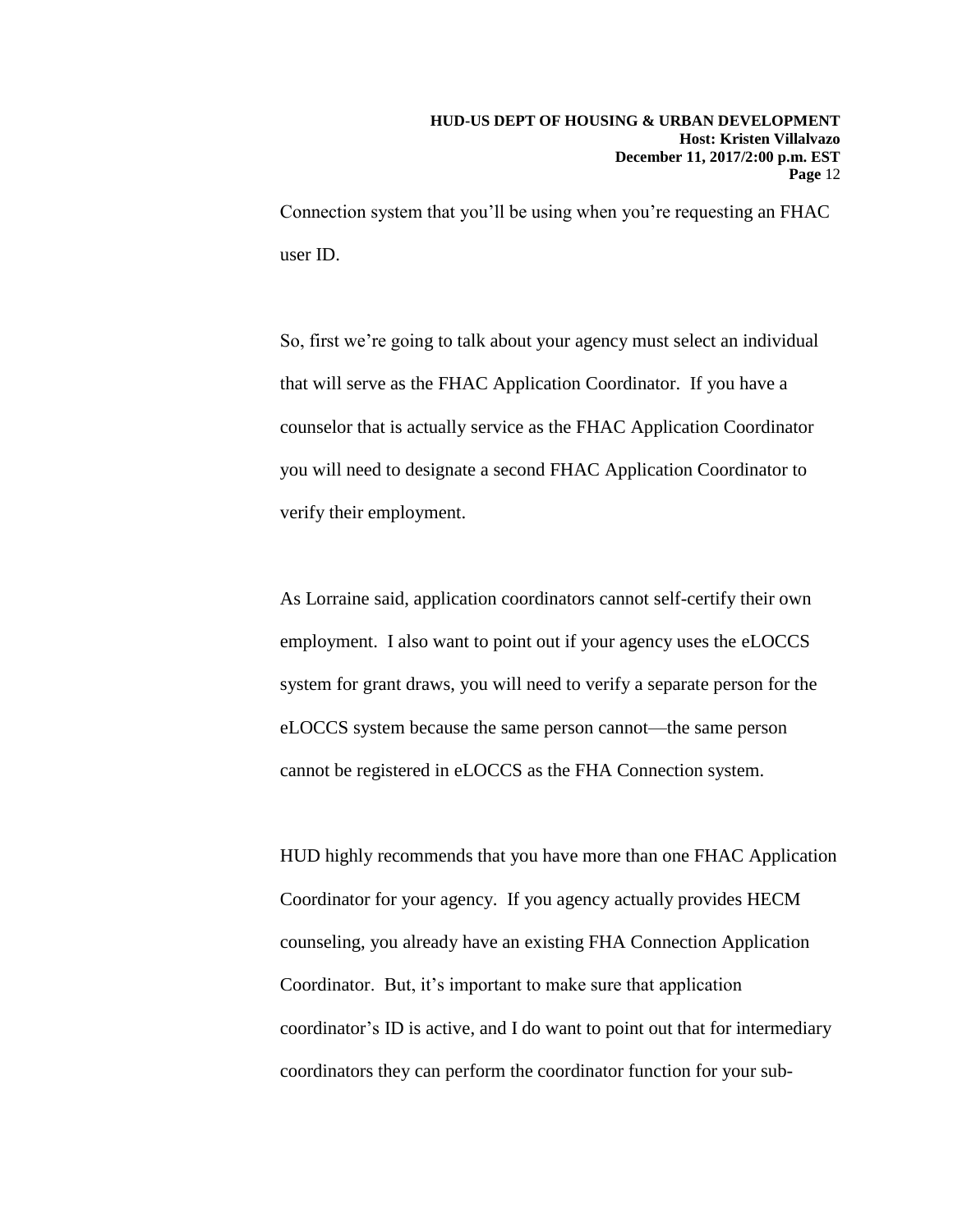agencies and affiliates. So, what does that mean? In the event that your agency does not have the capacity to verify employment or remove an agency profile, your intermediary coordinator can actually carry out this function for your agency until you have the capacity to do so.

So now we're going to talk about requesting an FHA user ID. On the screen in front of you, you are going to see the FHA Connection welcome pages. And how you get to this page is using the hyperlink that is there at the very top for you where it says FHA Connection welcome page.

This is going to take you to our FHA Connection welcome page. On the right side of the screen, you're going to see a blue box that says, "Getting Started." The second hyperlink under this "Getting Started" box says, "Registering a New User." This is the hyperlink you're actually going to select to register a new user. So, when you click on this hyperlink under the "Getting Started" box, it's going to advance you to the screen next that you're going to see. So what you're seeing in front of you this is our registering to be a—use the FHA Connection system.

On the left side of the screen it says "type of user" and the right side is a description of that user. So where you're going to be going is all the way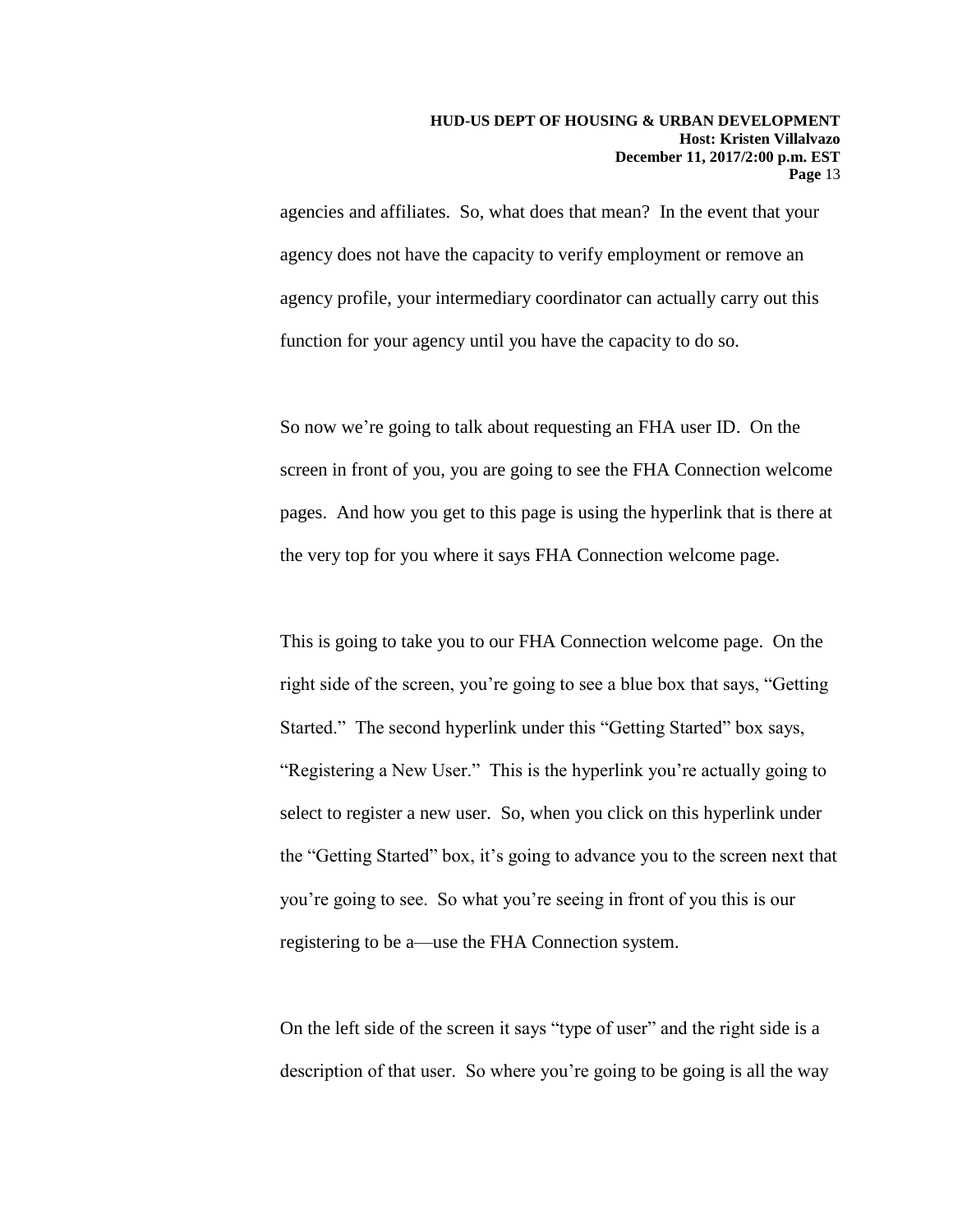down on the bottom on the left side, where it says "type of user," it's going to say "housing counselors and counseling agency application coordinators." And, under the description side, on the right, at the very bottom you're going to see a hyperlink that says "housing counseling." When you click on this hyperlink it's going to advance you to a screen just like this one.

This is our housing counseling registration page. If you are a counselor, you're going to be clicking yes on the tope line, and you're going to be entering your agency ID here. If you are a coordinator, you're going to be clicking yes on the second line and entering your agency ID here as well. If you're a counselor and a coordinator, you're going to be clicking yes on both lines and enter your agency.

So, one more time. If you are a counselor, you're going to be clicking on, "Are you registering as a member of the housing counselor database?" And then you're going to enter your agency ID in the box provided. If you are a coordinator, you're going to click yes on "Are registering as an FHA Connection Application Coordinator for the housing agency that employs you?" and also enter your agency ID. You'll then subsequently filling the box below, first name, middle initial, last name, social security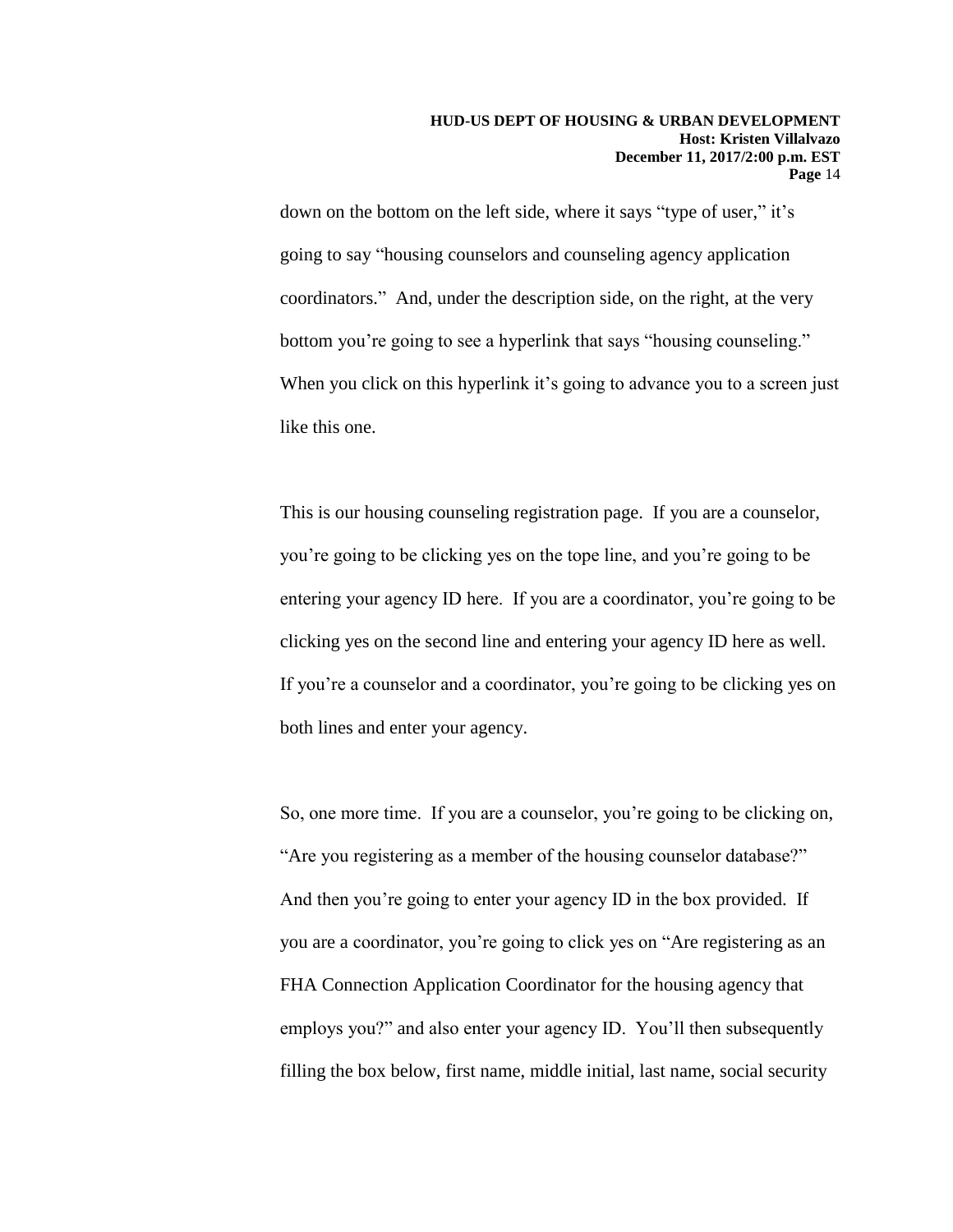and telephone number. I do want to point out, make sure you're putting in the most recent email address in this box, because this is the email address that HUD will use to send out frequent reminders and notifications on the system. Make sure you write down this password, because the password you enter here on this screen, is going to be what you need to re-enter once you get your FHAC user ID.

So, once you've successfully submitted the application for a FHAC user ID as a counselor or coordinator, you're going to receive an email that the ID will be issued. For application coordinators, a letter will be mailed to your agency's chief executive office and will include that FHAC user ID.

Now, I'm actually going to turn the presentation back over to Robin.

Robin Thanks, Kim, and good afternoon, everybody. I am going to review the coordinator responsibilities for the HUD certified counselors. As mentioned earlier, the role of the application coordinator is to verify the counselor's employment at the agency, as well as to manage the data regarding the counselor's employment status. When we talk about verifying employment, we're referring to logging into the FHA Connection system and certifying that the counselor works for the agency.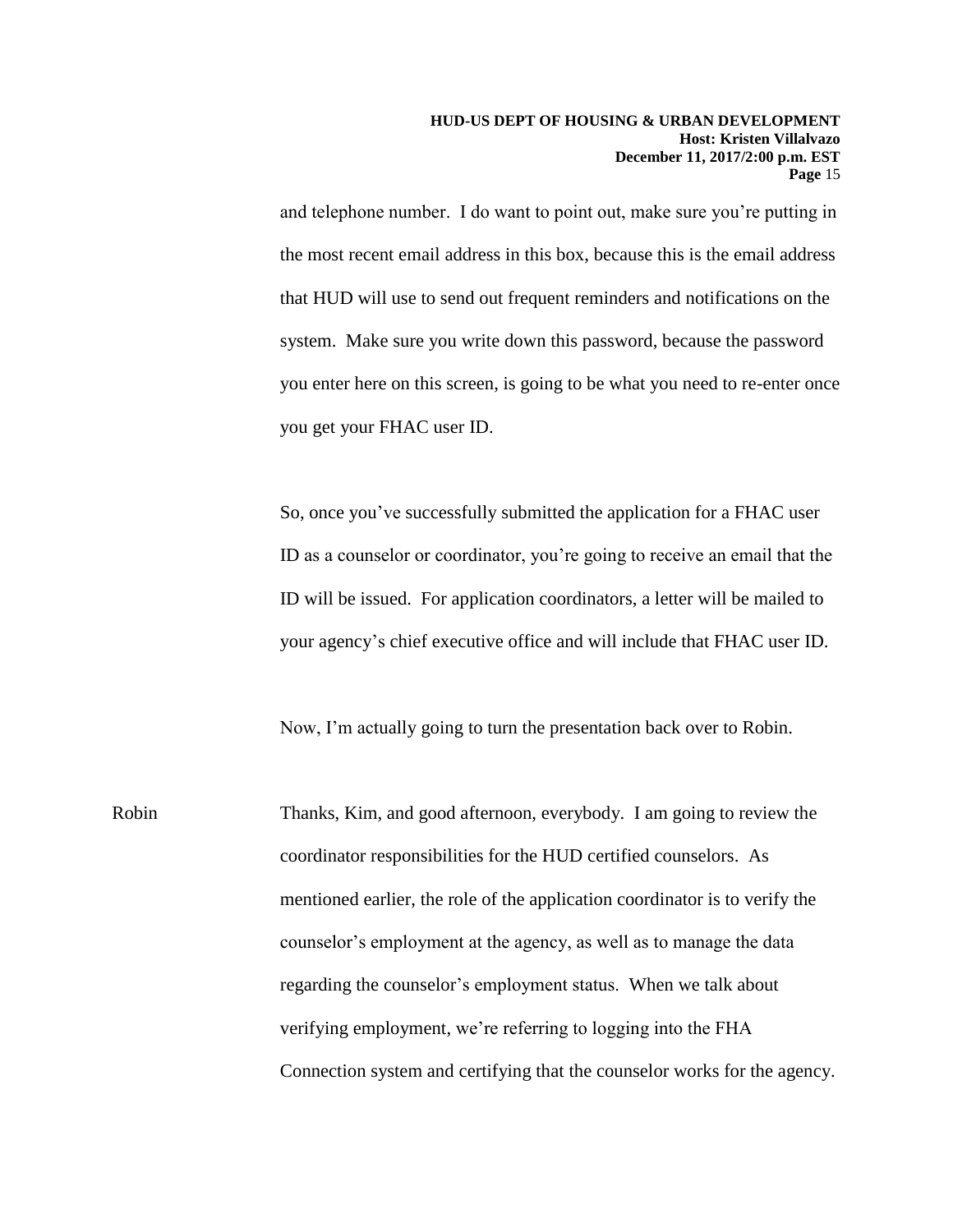When we talk about managing employment status, that means that you'll be updating the system when a counselor is no longer employed by the system.

As you've heard, we do recommend at least one staff be an application coordinator, and you can have as many as four. All coordinators must register in the FHA Connection, and Kim just reviewed that process of registering for the FHA Connection.

So, now we're going to navigate to the screen where you verify employment, and you will—once you get your ID, you will log back in tot the FHA Connection and then you're going to navigate to the HUD certified housing counselor database. To do that, you would click on the link, single-family FHA, the next page would come up and you want to select single-family origination. Next page comes up, you'll select counseling functions. And then you'll be at the HUD certified housing counselor database. That's the screen on the right-hand side there.

What you're going to do is enter—if you want to search by name, you'll enter the last name. You will also select "certified" for the counselor type and then select, "no" for validated by agency. That means this person has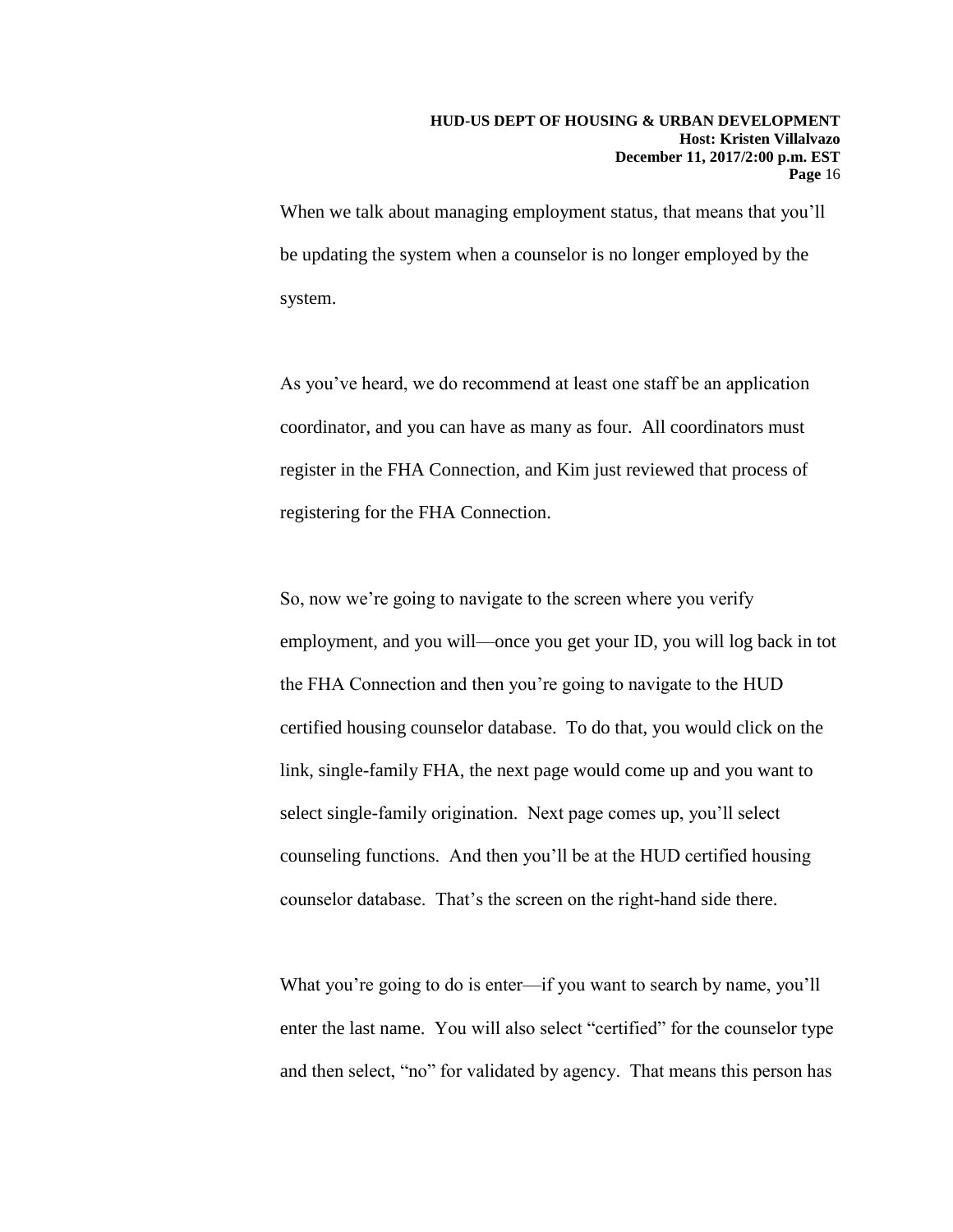not been validated by your agency, so that's why you select no here, you want to validate anybody that's applied for that certification. And then you will click the send button.

The next screen you'll see is the list of that counselor that you searched for. You want to click on the counselor's name, and then that will pull up what I call the profile page for the individual counselor. This is where you will verify that this counselor works for the agency.

If you scroll down on this page, it's going to be at the very bottom of the page, and there is a box there that you certify that this counselor is employed by the agency. Then once you hit the send button that counselor is officially certified. I do want to mention too that the names that you're seeing on the screen, these are on our development side. They do not represent actual agencies or actual counselors. I just want to make sure that everybody understood that.

The other coordinator responsibilities include maintaining employment status as well as viewing or printing a housing counselor certificate. And so to print or view a counselor certificate, you'd log back in to the FHA Connection. Once again, you'd navigate to the counselor database, and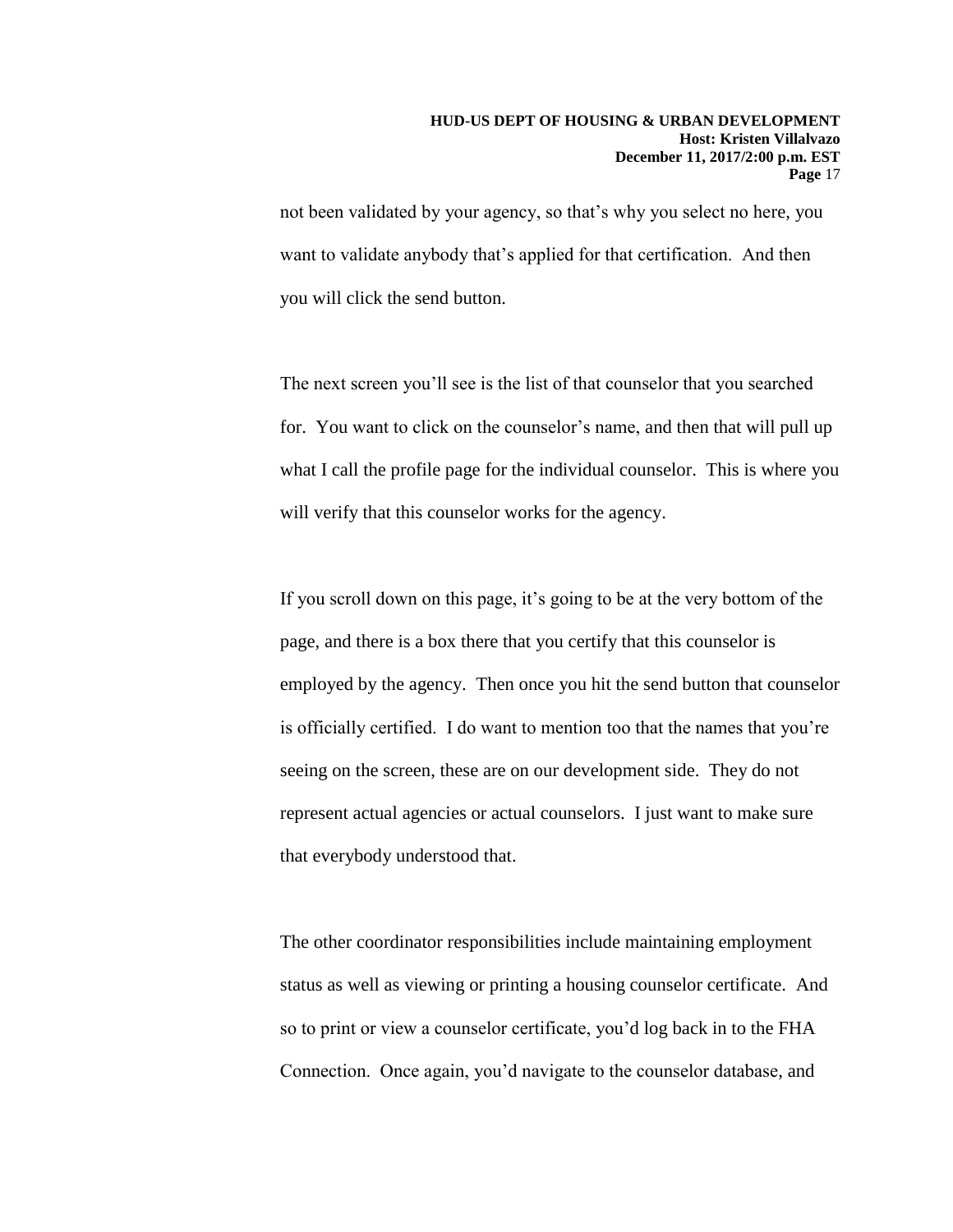you do that by selecting "single-family FHA." Then select "single-family origination," counseling functions on the next page, and then you'll be back at the HUD certified counselor database.

On this search, we're going to leave the last name blank. You can do searches either by putting in a name or leaving the last name blank. If you leave the last name blank, it's going to pull up every counselor that meets the criteria that you've selected, and it will provide a list of every counselor that meets those criteria.

In this case, we're not going to enter the last name. We are selecting "certified" for the counselor type. And we're also going to select "yes" for validated by agency. Here, we're searching for counselors that have been certified. So then we'll click the send button, and in this case, what this is telling me, we only got one response or one profile to click on here. It tells me that this agency only has one certified counselor. We'll click on that name, and once again, this is that profile page. And you're going to have to scroll all the way down to the bottom.

Before I show you how to print the certificate, I want to make a note right here. There are the very bottom is a space where you enter information if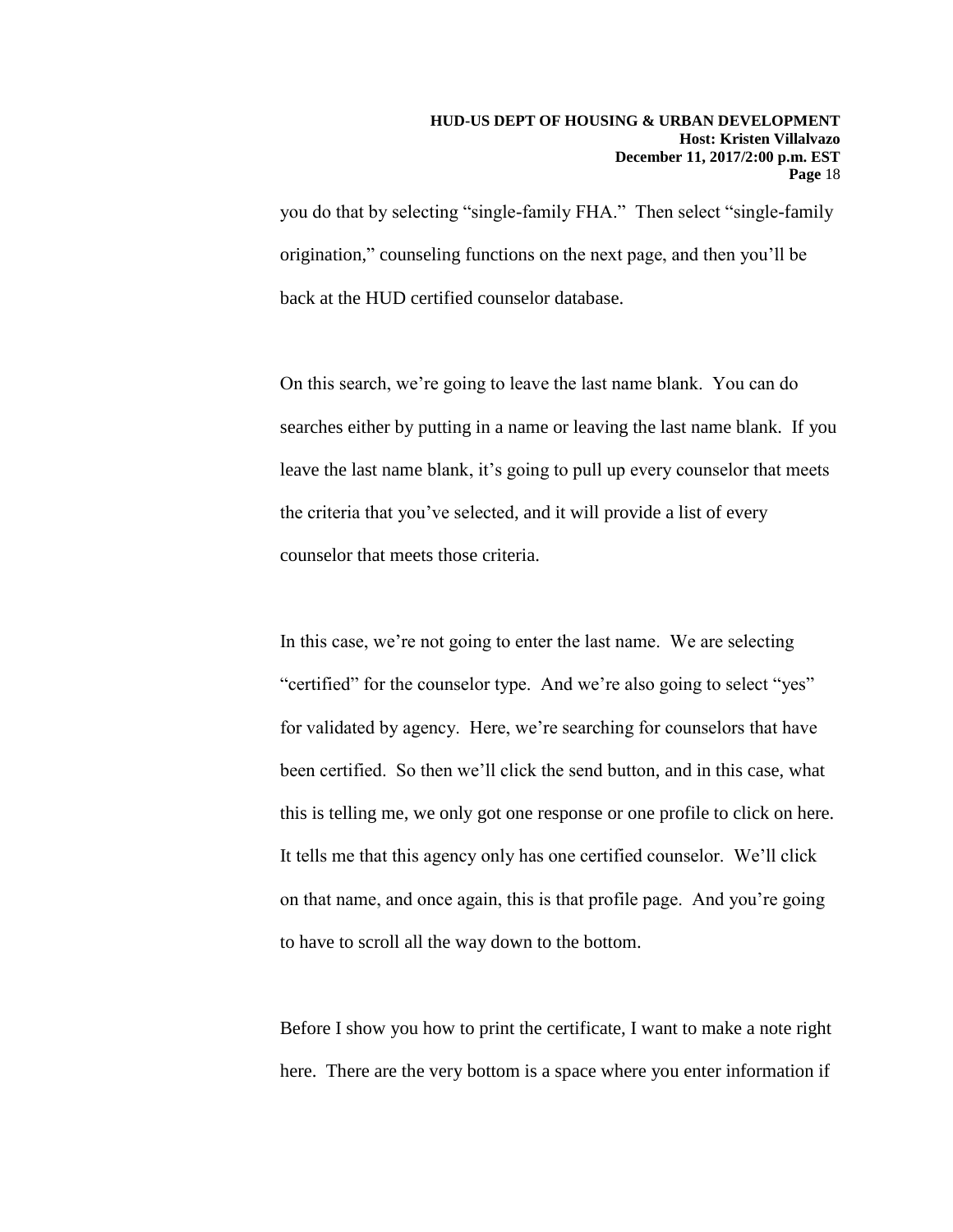the counselor no longer is employed with the agency. It says "end date" there. That indicates that the counselor no longer works for the agency and you as a coordinator would fill that information out once that counselor has left the organization.

We're going to look at certificates, and so now you're going to click on the link under the agency ID. That will generate the certificate for that specific housing counselor. Coordinators may want to have this access so that they might want to print out all the certificates of the counselors that they have that are certified. That might be good information to include on a grant application or other purposes that the agency may need them for. But also, counselors can print their own certificates. That's also an option. Counselors don't have to necessarily go through the coordinator to get that printed. They would use a similar—they would click the ID button once again and generate their own certificate.

I believe that concludes my information that I'm covering today, and I'm going to turn this over to John Olmstead to talk about the HECM.

John Thank you, Robin. I appreciate that. As folks know, my name is John Olmstead. I'm with the Office of Housing Counseling's Office of Policy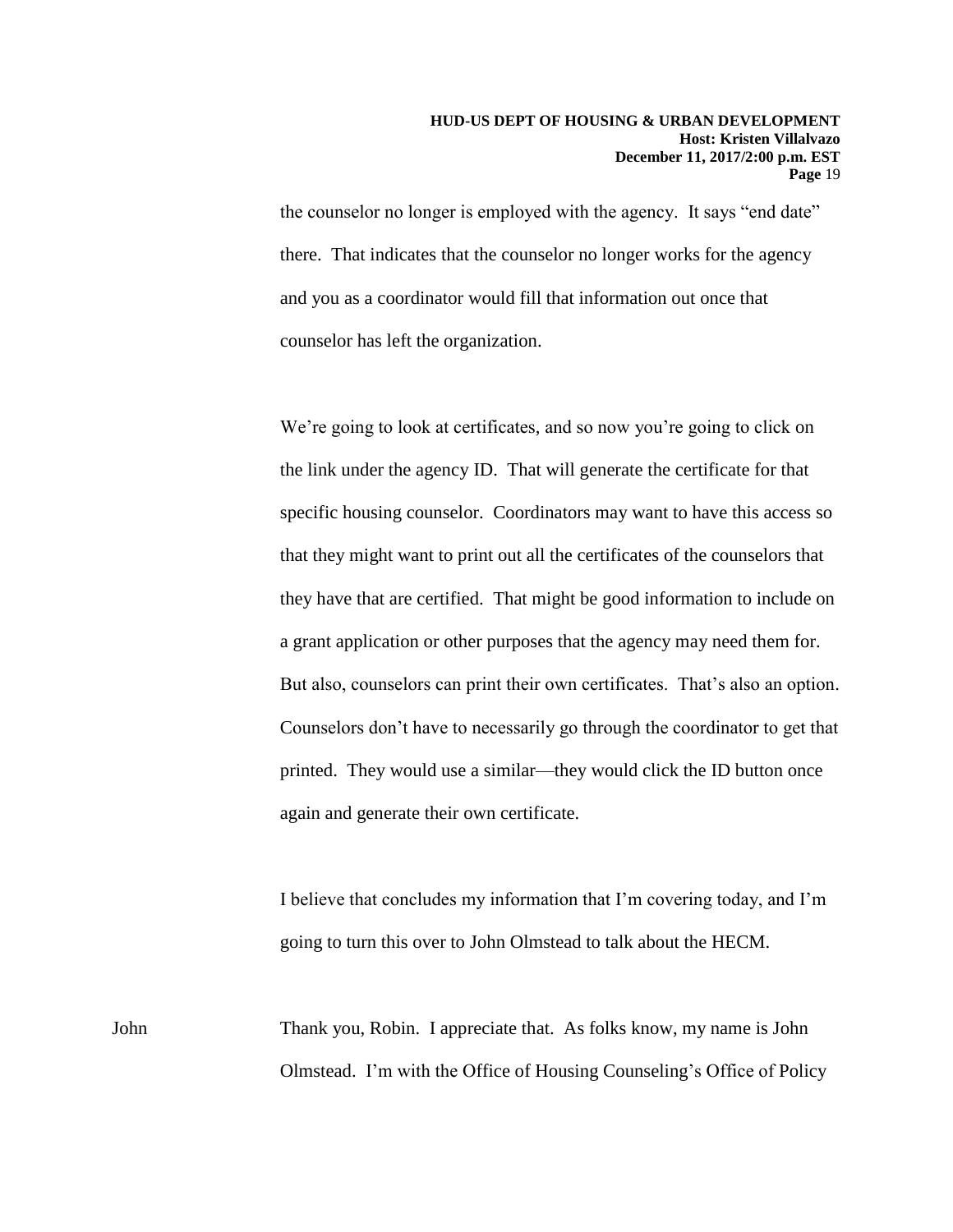Grant Administration. You probably have heard my name mentioned around HECM counseling quite often. Always a pleasure to be able to address you folks.

If we're up to slide 34, Ben, this is a slide that the directions on here have similar to other slides that you've already seen. We're going to hold here for a second. I'm going to talk about just some of the stuff that the HECM counselor can do that's a little different than a HECM counselor function with FHA Connection and the coordinator function can do in there that's a little bit different than the certified counselor database, only on a minor basis.

At the end, I'm going to summarize some stuff that we've talked about today and probably drive home a couple of points that you've heard a couple times today, but we want to make sure that you folks remember them as being critical.

If you go to slide 35 for me, Ben. You've all seen this screen in the previous in here. The one difference here is when you're going in to certify a counselor, on the HECM roster, instead of—when you come down to counselor type, you're going to just click the box down and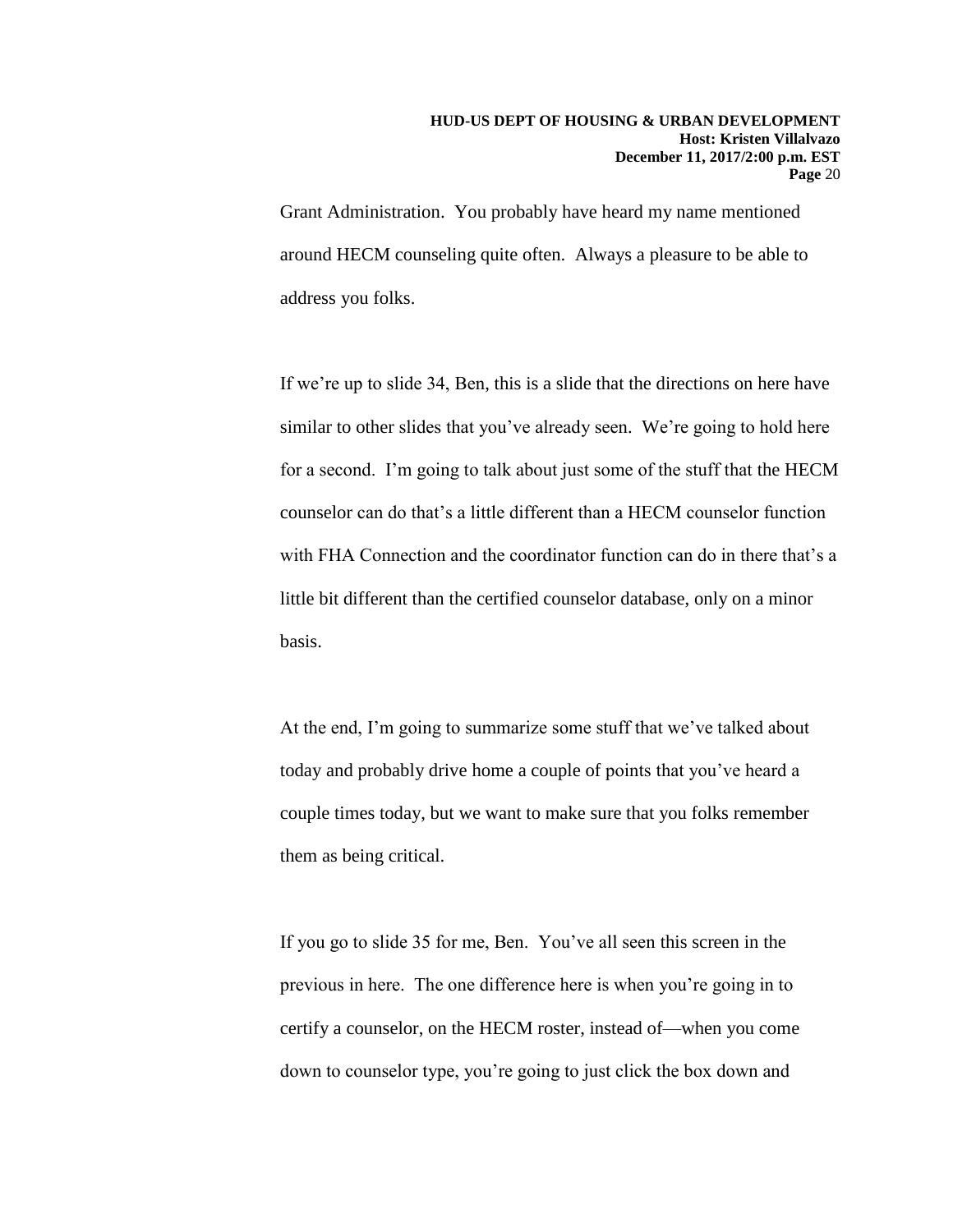you're going to click on "HECM." That'll help draw up—in this instance we have a counselor named Baker from this agency ID 12345 will show up on the screen.

If you're already a FHA Connection Coordinator doing HECM functions, you're aware of how this works a little bit, but you may have noticed since we launched the changes in the system several months ago some of the screens are a little bit different. We want to make sure that we just make that clear to you folks.

After you click on hit send down on the bottom, the next thing that's going to come up under that counselor's name is this box right here. And this particular counselor is working for Housing Helpers for All, and you, as a coordinator, are going to click the box up, certifying that they work for you. You will then click on that box, and then, if you go to screen 37, Ben—I hope I'm not going too fast—that counselor's name should appear under the list of counselors who are working for your agency. This is kind of your way of checking what's going—how your counselors are doing, whether they're staying current, and things of that nature.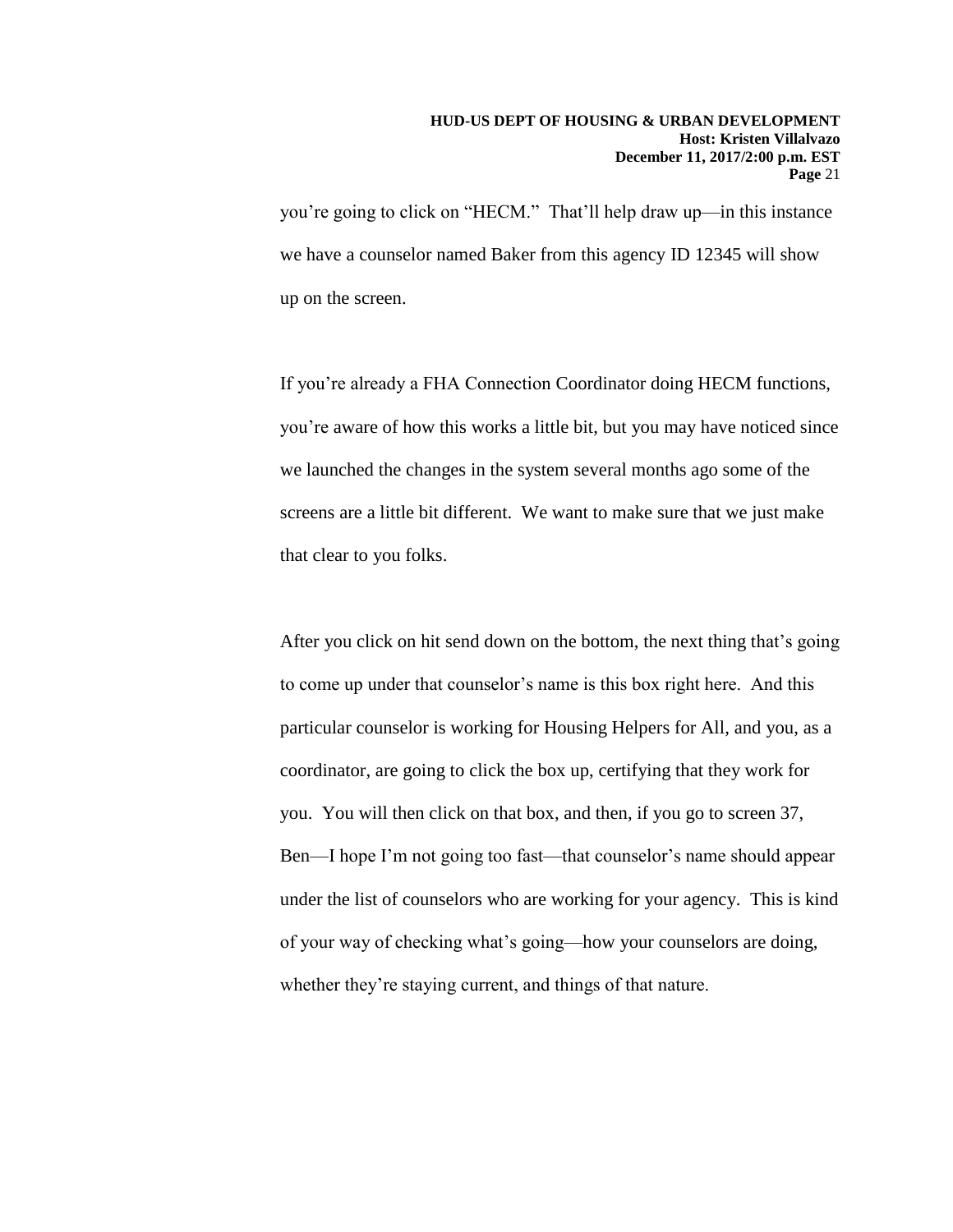#### **HUD-US DEPT OF HOUSING & URBAN DEVELOPMENT Host: Kristen Villalvazo December 11, 2017/2:00 p.m. EST Page** 22

I'm going to talk a little bit about what HECM counselors need to do to stay current in the counselor database both on the certification side and the HECM side, in a moment.

Moving on to slide 38, as I said, FHA Connection Coordinators have been used to this function on the HECM side for some time, but it doesn't hurt to go through a reminder. You're going to be maintaining their employment record. You're going to let us know when they leave the agency, by going into the system and uncertifying, essentially uncertifying them. They are no longer employed for you. And this is important, because we don't want counselors out, for lack of a better way to put it, hanging their own shingle and having access to a system to issue certificates when they're not connected to a HUD participating agency.

We expect you as coordinators to maintain your user IDs. You're also going to be able to view the certificates of HECM counseling. That's the 92902 produced by the counselors employed by the agency. It's your way of checking to make sure that they are completing the certificates appropriately, the numbers of certificates they're issuing. It's a great tool.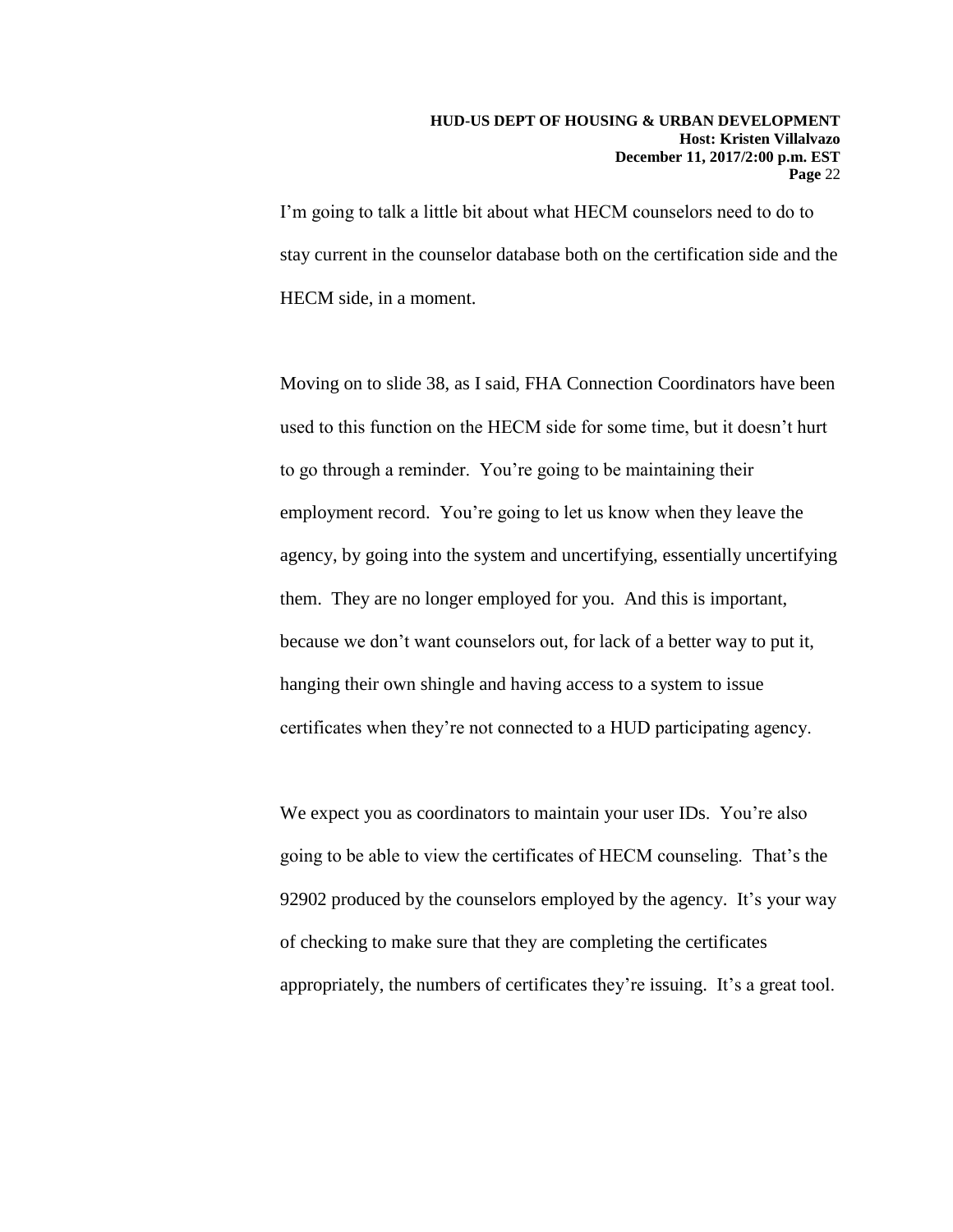Another function, and we get a number of requests for this periodically, the FHA Connection Coordinators can do on the HECM side is in the absence of your HECM counselor, the example I'd use is you're a small agency with one HECM counselor and that HECM counselor goes out on some form of extended leave or something and you have a certificate that needs to be corrected. The FHA Connection Coordinator can go in when the correction is being requested by the lender and make that correction and sign on behalf of that counselor. We recommend that when you sign on behalf of a counselor, you do something along this lines, FHA Connection Coordinator Joe Smith on behalf of John Smith, or something of that nature.

One thing that you should be aware, you'll only be able to do corrections on certificates that are still active in the system, HECM counseling certificates, meaning that they haven't gone past the 180 days. If the certificate has expired, but needs a correction, then you would have to request that to the Office of Housing Counseling and you can send that request to [housing.counseling@hud.gov.](mailto:housing.counseling@hud.gov)

Those are some of the functions that the coordinator can do. And if you're a HECM agency with already one or two coordinators, you're already a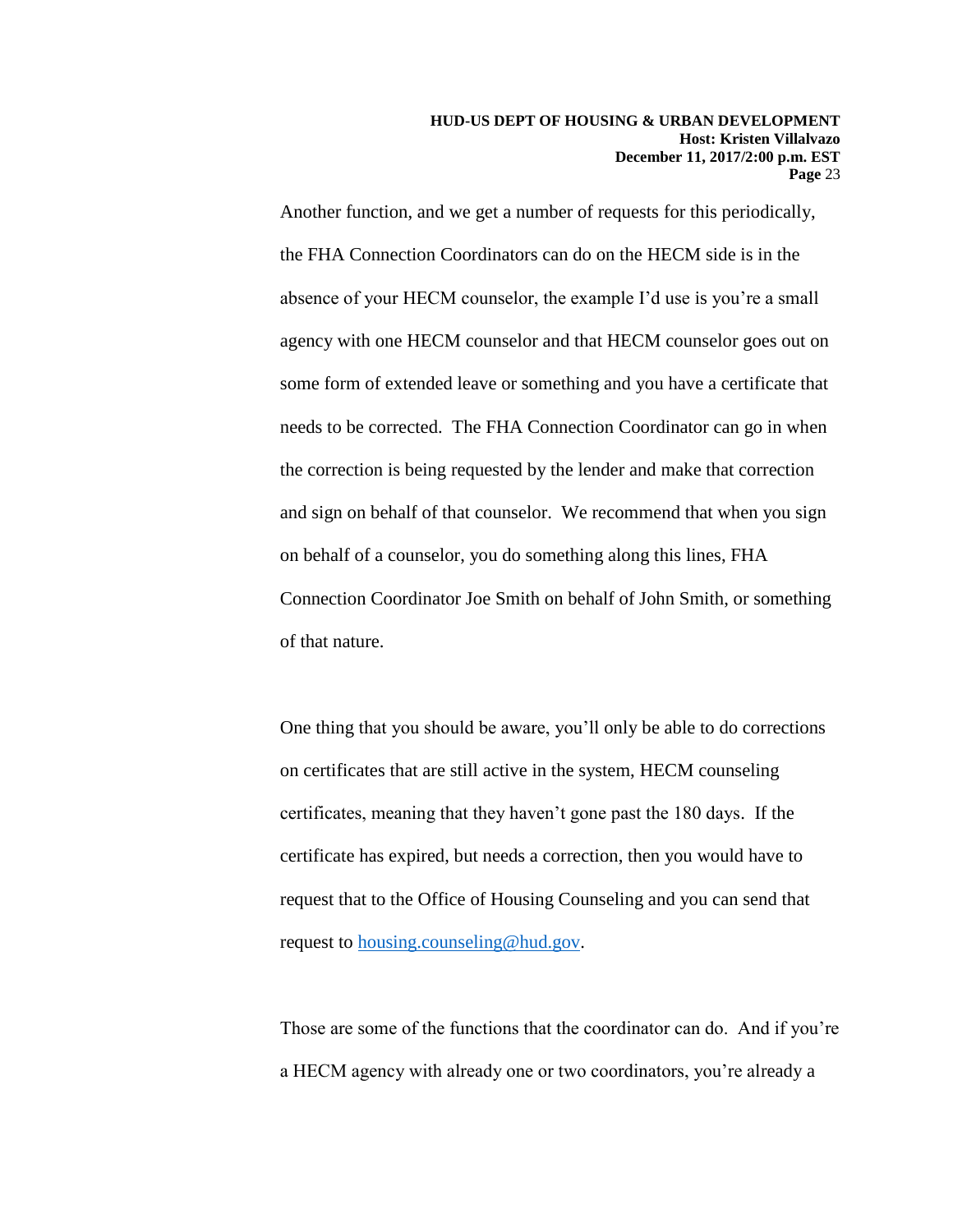step ahead of the game. You have folks already in place to carry out both that function for both the certified counselor database and the HECM counseling function.

Now, as was discussed right up front in the presentation, Lorraine talked a little bit about it in the overview, if you're a HECM counselor, you're still required to retake the test, the HECM counseling test every three years. And every two years, you have to show us evidence that you've taken some type of HECM-related continuing education course. And you would submit that to FHA Connection too, the counselor would.

A couple of key things, when we are renewing counselors or renewing a HECM counselor that's, say, initially taking the test, Lorraine talked a little bit about things such as excluded parties list, and limited denial of participations list. If for some reason a counselor's name pops up on those lists and you can provide evidence that those situations have been addressed, we, here in the Office of Housing Counseling, who review your applications, can take a look at that and determine whether we can allow that to go forward with hits on those two items.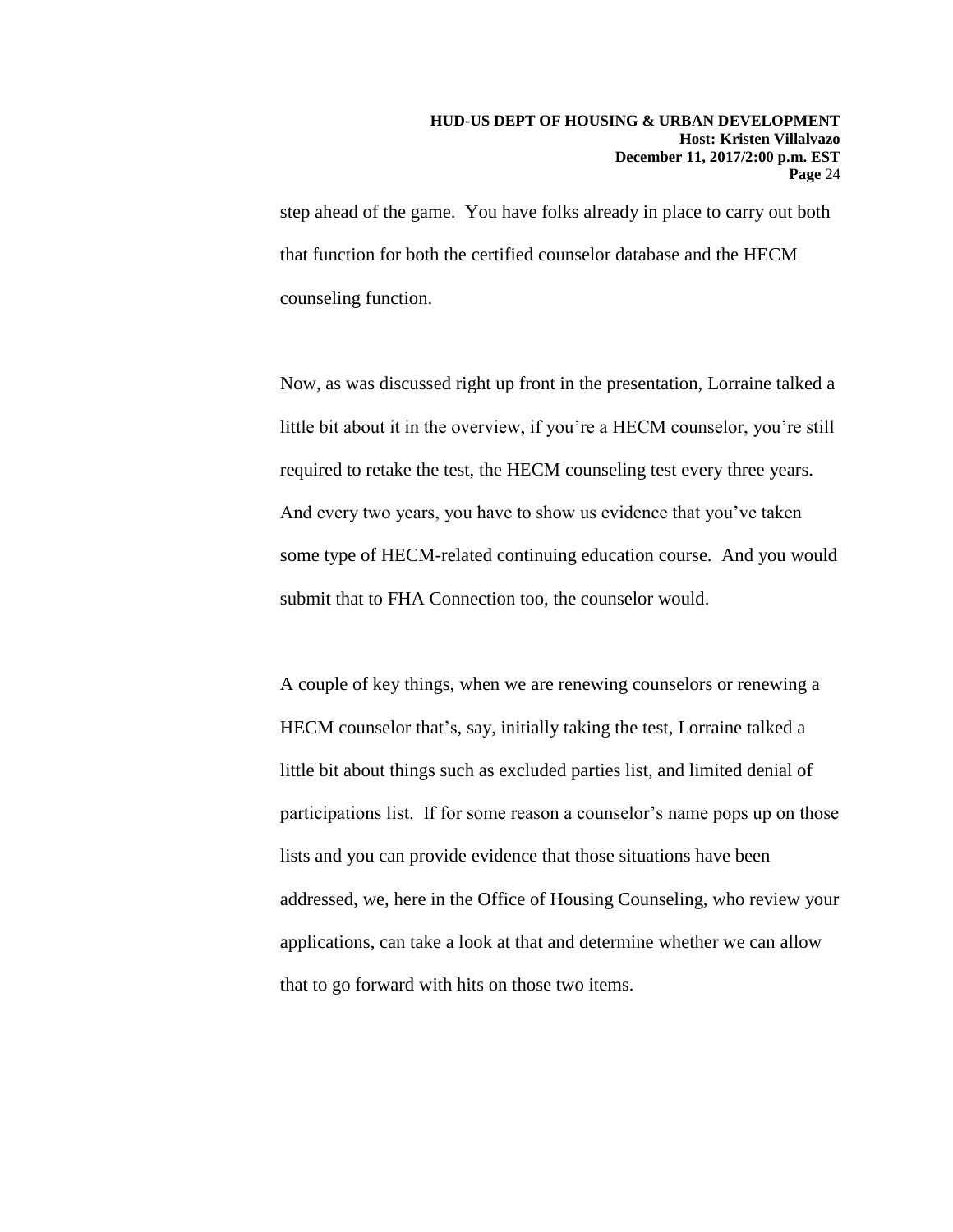On the CAAVRS, the credit alert system, we cannot overrule a CAAVRS hit. You actually have to resolve that with the agency who put that in the system, and it has to be removed before we can push an application forward. I want to make it clear that for those HECM counselors out there, CAAVRS will impact, and excluded parties list, and those stuff will impact you at the initial application stage. At the retesting stage, once you're on the roster, if one of those thing pop up, they are not as significant of impact, for whatever reason.

Those are a couple other tips. Frequently we are asked to—counselors are getting close to their anniversary date, we expect you to remember the anniversary date of your HECM, when you were put into HECM roster. You don't want to wait until the last minute to retake the test or meet your continuing education requirement. We don't have the ability to put in temporary extensions while you run around to retake the exam and stuff. And FHA Connection does send out reminders starting at 90 days prior to your expiration date. They send them at 90, 60, and 30 days.

Please, don't wait. We frequently get some requests—say, I just realized I've got to retake my exam, but I've got appointments tomorrow and I've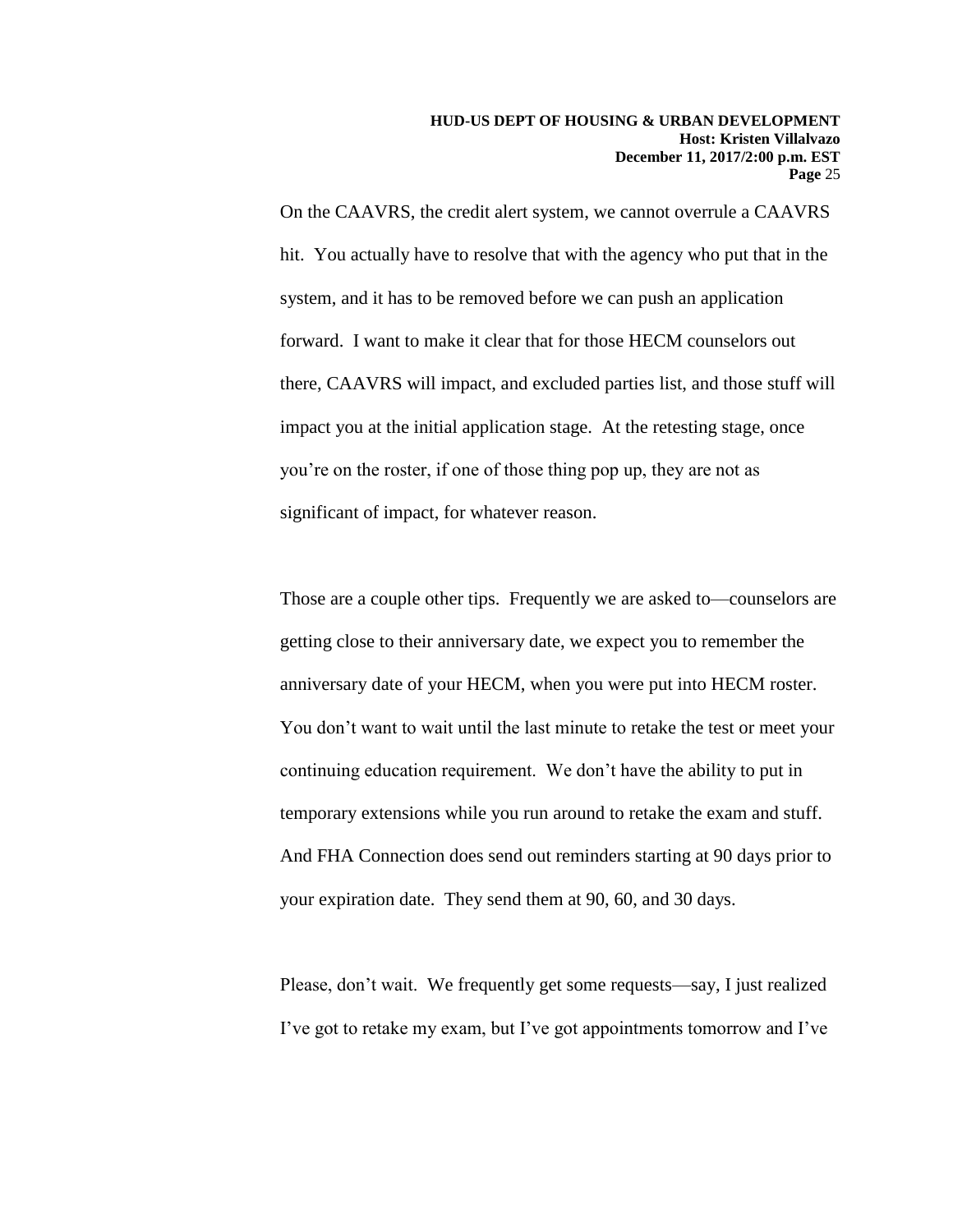expired, what can I do? You have to retake the exam, we just can't bypass that.

So that's kind of, in general, about the HECM counselor roster and the FHA Connection roster functions. I'm going to summarize a few things that everybody has said here again, and then we're going to open the line for questions. We thank you again for taking the time to be here. As been mentioned numerous time, you can have up to four FHA Connection Coordinators in your agency. We recommend that you have no less than two. If you can make it work for your agency, despite the size, to have three or four, up to the maximum, it doesn't hurt and it actually puts you in a pretty good position.

We recommend that it be supervisory personnel. As Lorraine, and I think Kim and Robin all mentioned, if you're a coordinator and also a counselor you can't self-certify. So, it's critical that you make sure you have a variety of folks who can do that.

Check the system often. Go in a minimum as a coordinator, once a month, to determine, make sure that all the data in there and the profiles are up to date and things of that nature. As also mentioned, a FHA Connection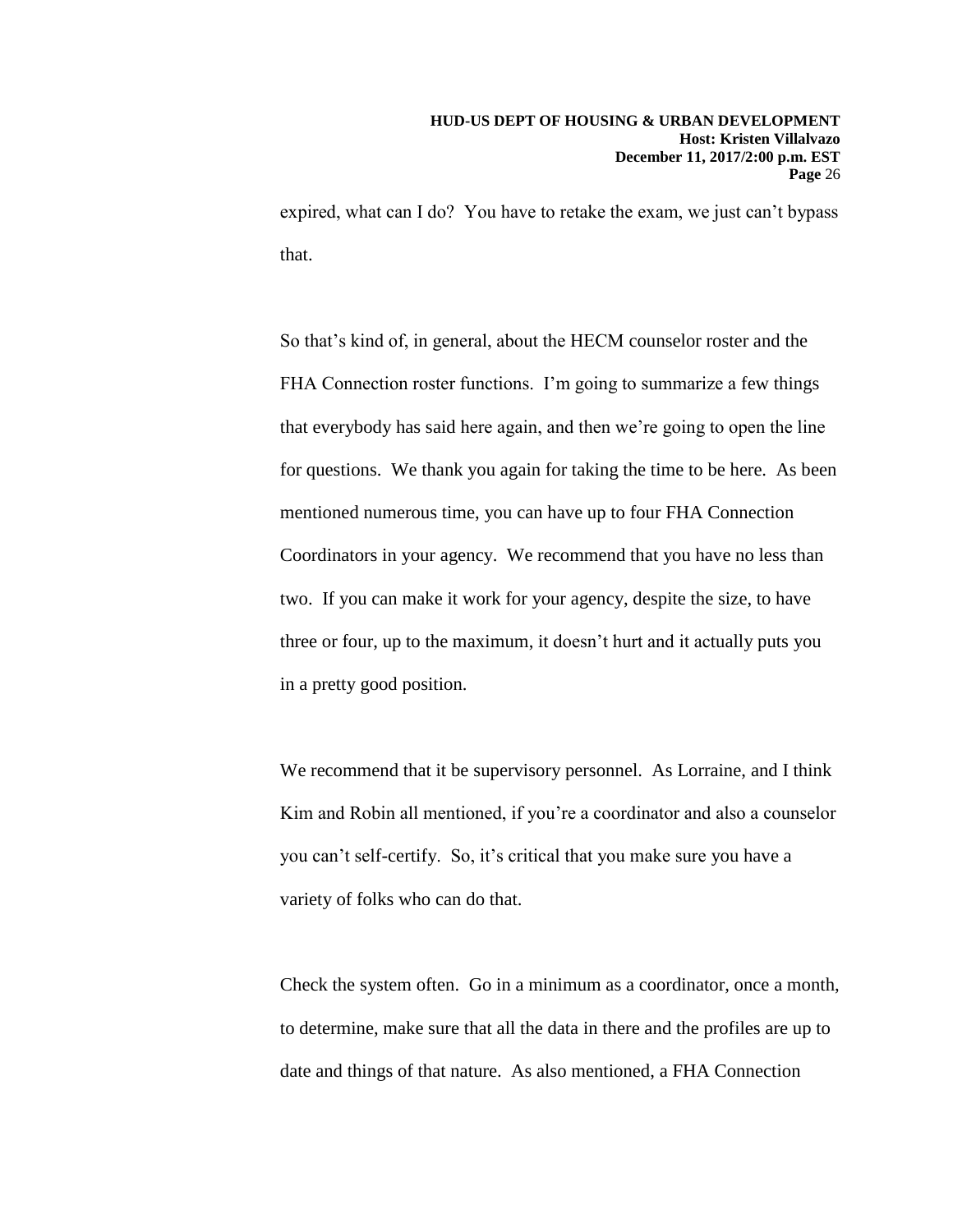Coordinator cannot be the same person who is registered in our eLOCCS system to draw down grant funds. The system will not permit us to do that. It's a security issue that we have to pay attention to.

That's kind of a summary of what we talk about today, and I hope you find this information useful. If you have questions, we're here to answer them now. And if you find that you have questions following here, you can always send those questions to us at [housing.counseling.@hud.gov](mailto:housing.counseling.@hud.gov) and we will do our best to get you an answer.

Thank you, and I guess we'll open it up for questions.

Lorraine And, thank you very much, John, Robin, and Kim for providing valuable information to everybody. I think we can now go ahead—and, operator, if you could please provide instructions if there are any questions, we'd like to open the phone lines.

Moderator [Operator instructions].

Lorraine Okay, great, thank you. And while we're waiting we can take questions that were typed in. Before I ask Robin to read some of those questions, I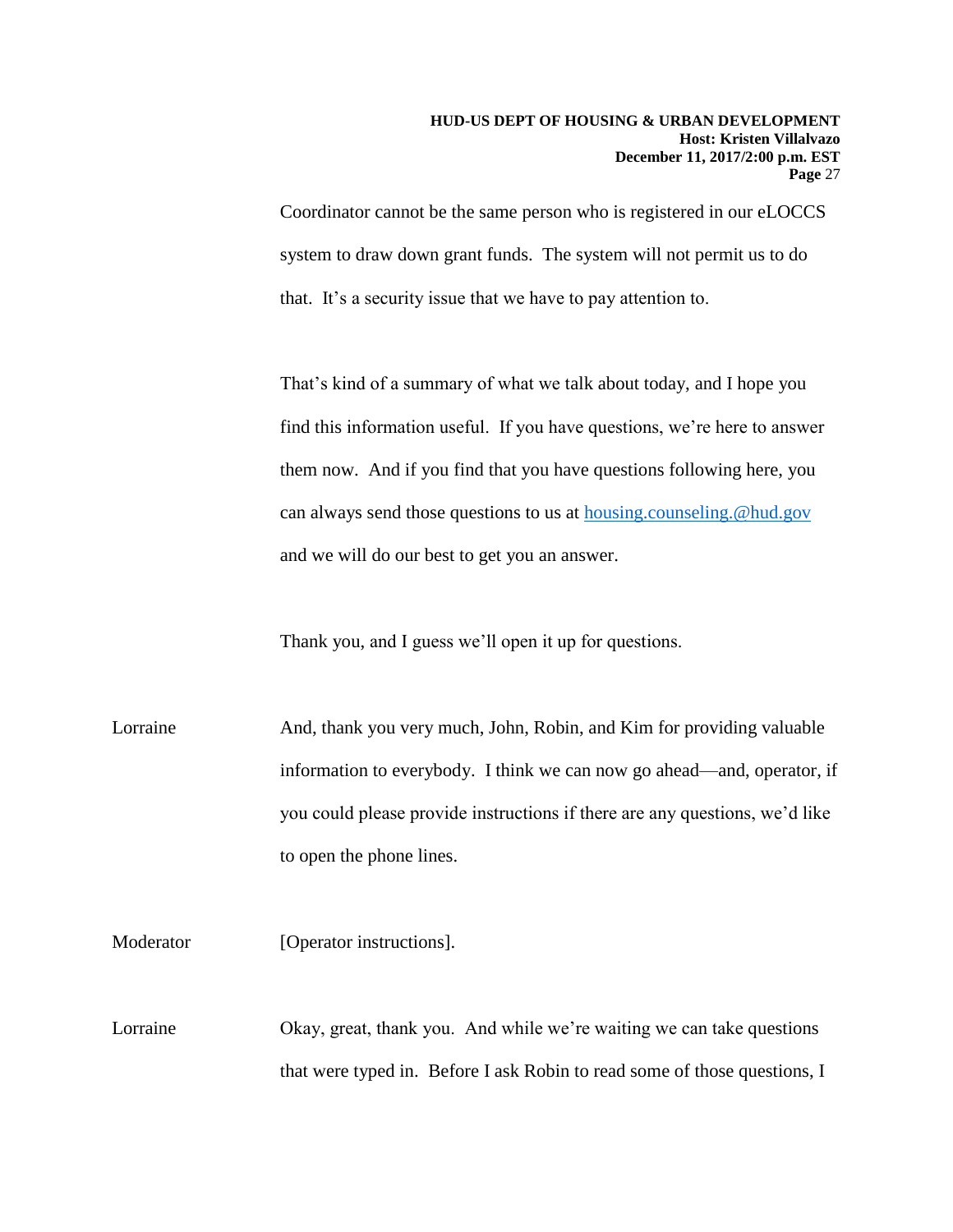do want to clarify something, you do not have to wait for someone to take the HECM roster exam or the HUD certified housing counselor exam to have an FHA Application Coordinator. You can have, as long as your agency is in our system, and you have an HCS ID number, which is a five digit ID number, and if you don't know what your agency HCS ID number is, you can just look on the list we have posted on our hud.gov site of all of our HUD housing counseling agencies. The five digit number is there and that's the one you use when you're completing this application.

But, like I said, you don't have to wait until you have a certified counselor ready to go, or a counselor that has passed the exam and wants to become certified. We are strongly encouraging all our agencies to identify your application coordinators now, so that you'll be ready to go.

Okay, do we have any questions queued through the phone lines?

Moderator [Operator instructions]. We do have a question from the line of Tracy Beasley. Please go ahead.

Tracy Will all the questions be typed up and sent out after the presentation?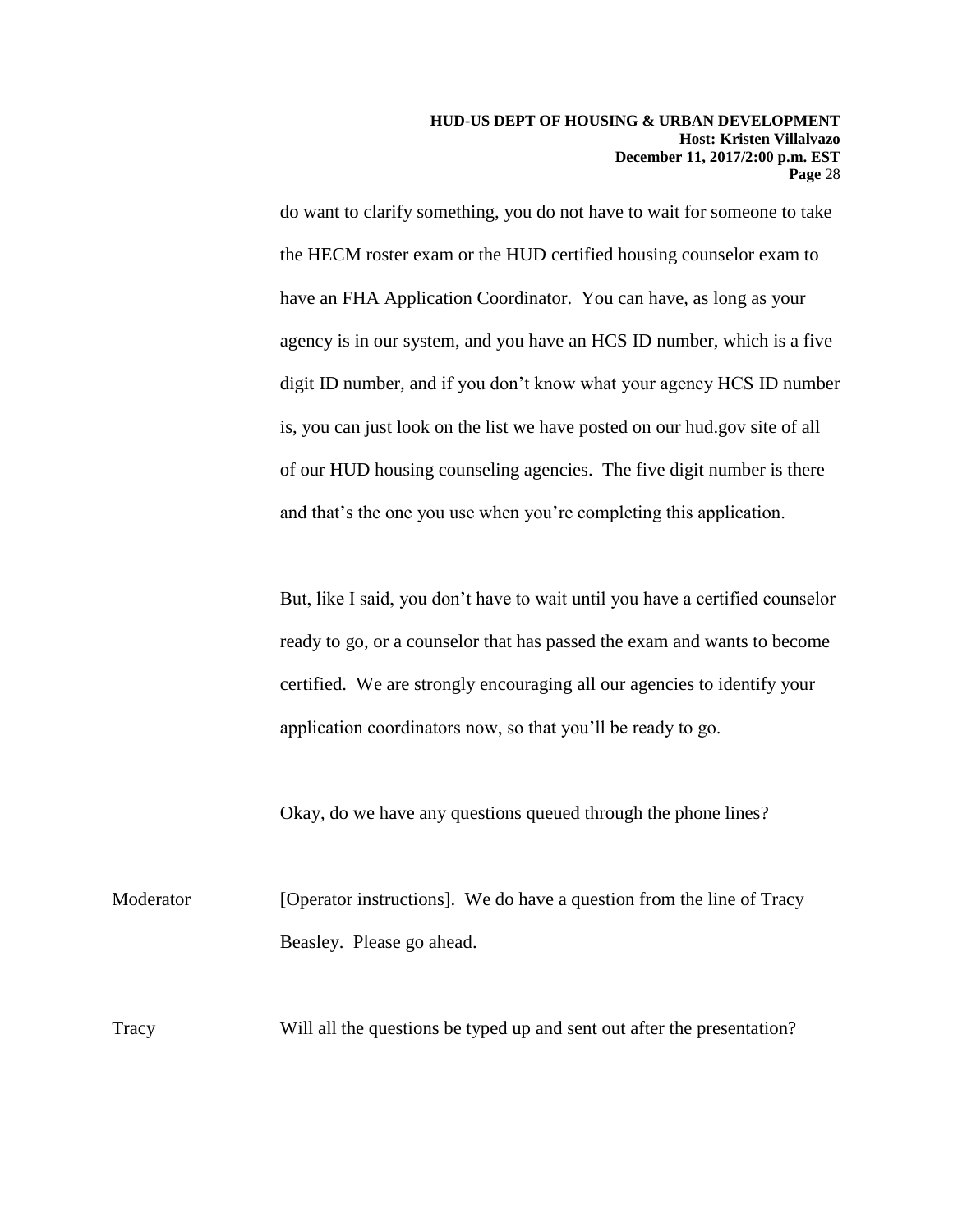| Lorraine  | Not necessarily. If we can answer the question now, we would prefer to         |
|-----------|--------------------------------------------------------------------------------|
|           | do so. If you have an additional question after we've completed this           |
|           | broadcast, and your question was not answered, you can, as John                |
|           | mentioned, send it in to our mailbox at <b>housing.counseling@hud.gov</b> . We |
|           | also do have frequently asked questions available on our website. You          |
|           | can look for FHA Application Coordinator and we do have frequently             |
|           | asked questions there as well. So thank you. That was a good question.         |
| Ben       | Lorraine, this is Ben. I believe I was going to read some of the questions     |
|           | that are in the computer.                                                      |
| Lorraine  | Okay, Ben.                                                                     |
| Ben       | Are there any other live questions in the queue?                               |
| Moderator | At this time, there are no further questions on the phone line.                |
| Ben       | Okay, great. Well, the most common question I've seen in the queue is          |
|           | asking about the social security number that's required for signing up. Is     |
|           | there any guidance we can give them, why that's a requirement?                 |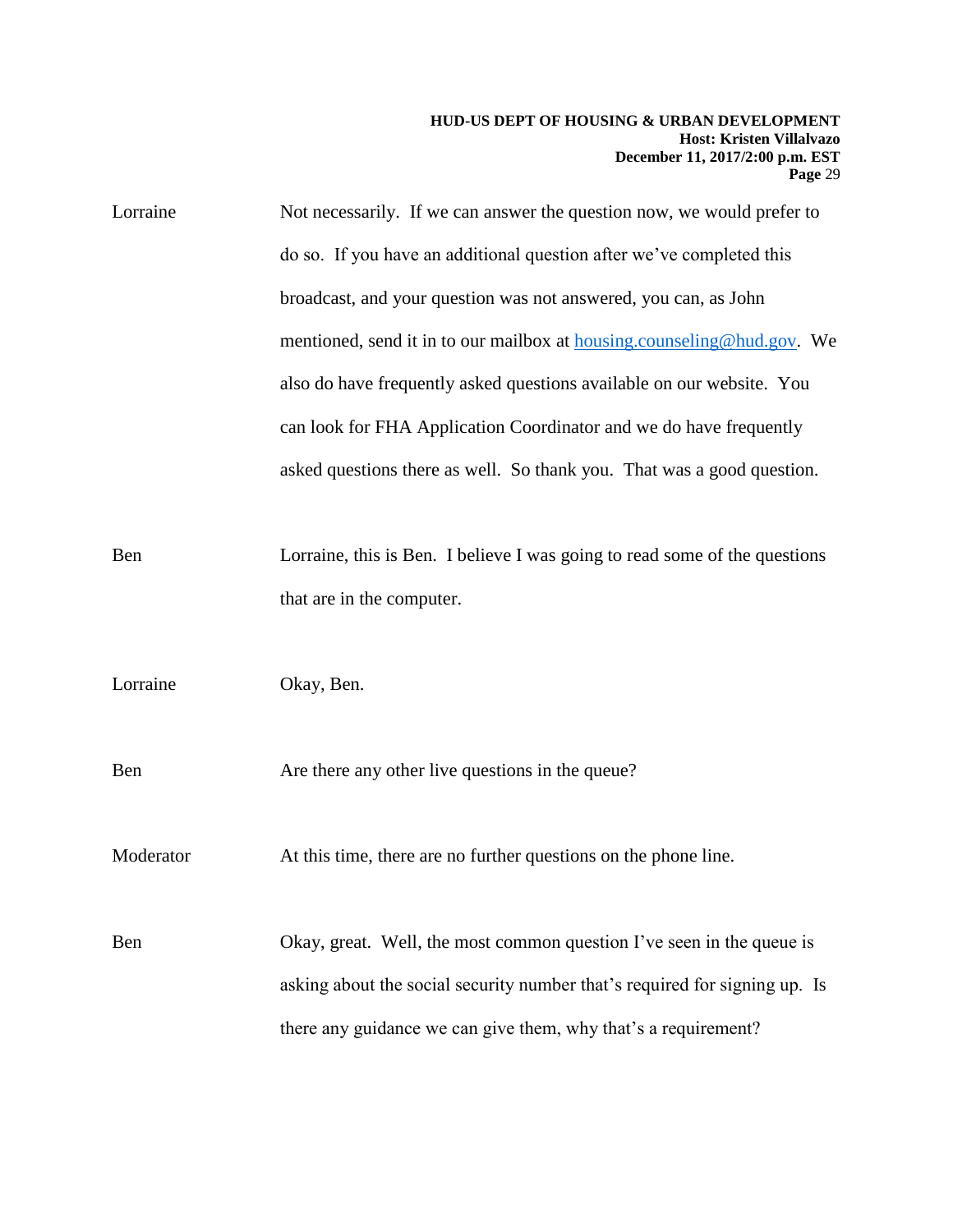#### **HUD-US DEPT OF HOUSING & URBAN DEVELOPMENT Host: Kristen Villalvazo December 11, 2017/2:00 p.m. EST Page** 30

Lorraine John, do you want to address why that's a requirement for HECM?

John The social security number requirement, particularly for HECM is important is when we do those background checks that we're required to by the HECM roster rule, and checking for CAAVRS and excluded parties lists and things of that nature, that's actually some of the data that's used to determine whether that's in fact you or maybe somebody else who may have a CAAVRS hit with a similar name or something of that nature.

> It was put in, in the original HECM roster rule, as a requirement back in 2010, and it's never been taken out at this point. That would require a regulatory change. But the most significant function to it is it ensures we are getting the right person and not inaccurately attributing maybe a CAAVRS hit to an individual who may have a similar name.

Lorraine Thank you very much, John. And, the reason for the HUD certified housing counselor, first off it is one way that we can match our testing data with someone that applies for certification if there are similar names. It's also a requirement in order to access FHA Connection. It's a requirement that your social security number be included in order to grant you access.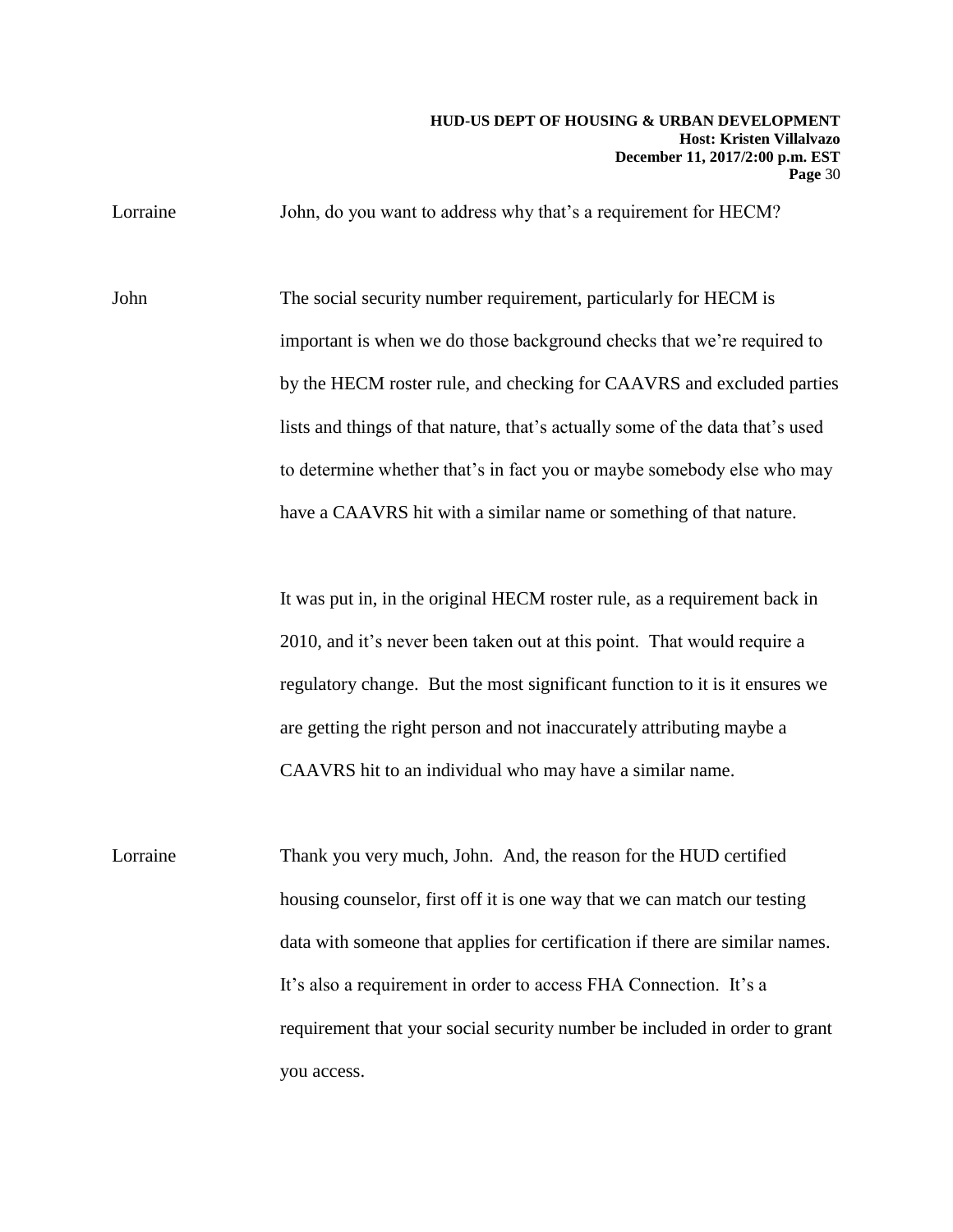**HUD-US DEPT OF HOUSING & URBAN DEVELOPMENT Host: Kristen Villalvazo December 11, 2017/2:00 p.m. EST Page** 31

Ben There are several questions also about working for multiple agencies or quitting one agency to go to another, asking if test taking is required again, and the answer to that is no, you do not have to take the certification exam again. You do need to have the new agency's FHA Application Coordinator add you to their agency, and your previous agency needs to remember to update your profile for them to have that end date that Robin showed.

John Ben, this might be an opportunity to also say frequently we get asked, how long does an agency have to remove—on the HECM roster, particularly since that's been the most active one since 2010, how long does an agency have to remove a counselor as employment—as being employed with them? Based on our HECM roster rule requirements, you have five days to remove somebody who has left your agency from the roster of counselors who work for you.

Lorraine I might also want to add to that, if you notified through the system, that doesn't relieve you of the responsibility to also notify your HUD point of contact within that 15-day period. So, if you're dealing with a HECM roster, or a HUD certified counselor, and let's say they leave the agency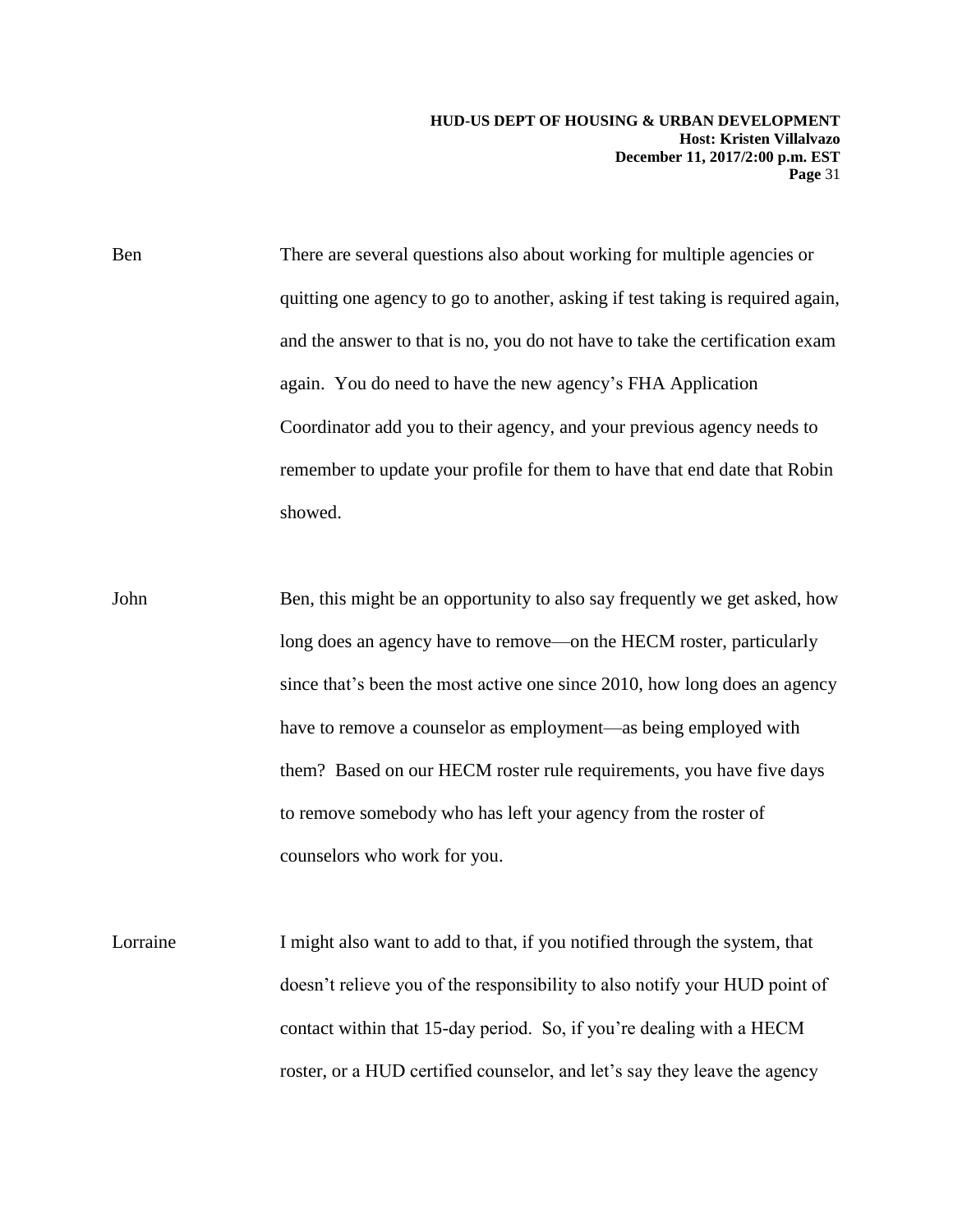then you have to go both into the system, and you can send an email to your HUD point of contact.

Ben There was one question in the queue about the certification exam itself, how much it costs. Currently it costs \$60 to take it online or \$100, I believe, or is it \$90 to do it at a proctoring site?

Lorraine A hundred dollars.

Dan Okay, \$100. Those charges, those costs may go up sometime in March. We'll send out a notification if they are. But right now it's \$60 to take it online. There are other expenses that may be incurred, like you have to have an operating web camera. We definitely encourage you all to test your systems before you register for the training and incur those costs to make sure everything works.

> There's other questions specific to the passwords required for FHA Connection. One was asking how often do they need to change their password, another asking what do they do if they've lost their password.

John I can take that one, Lorraine, if you like.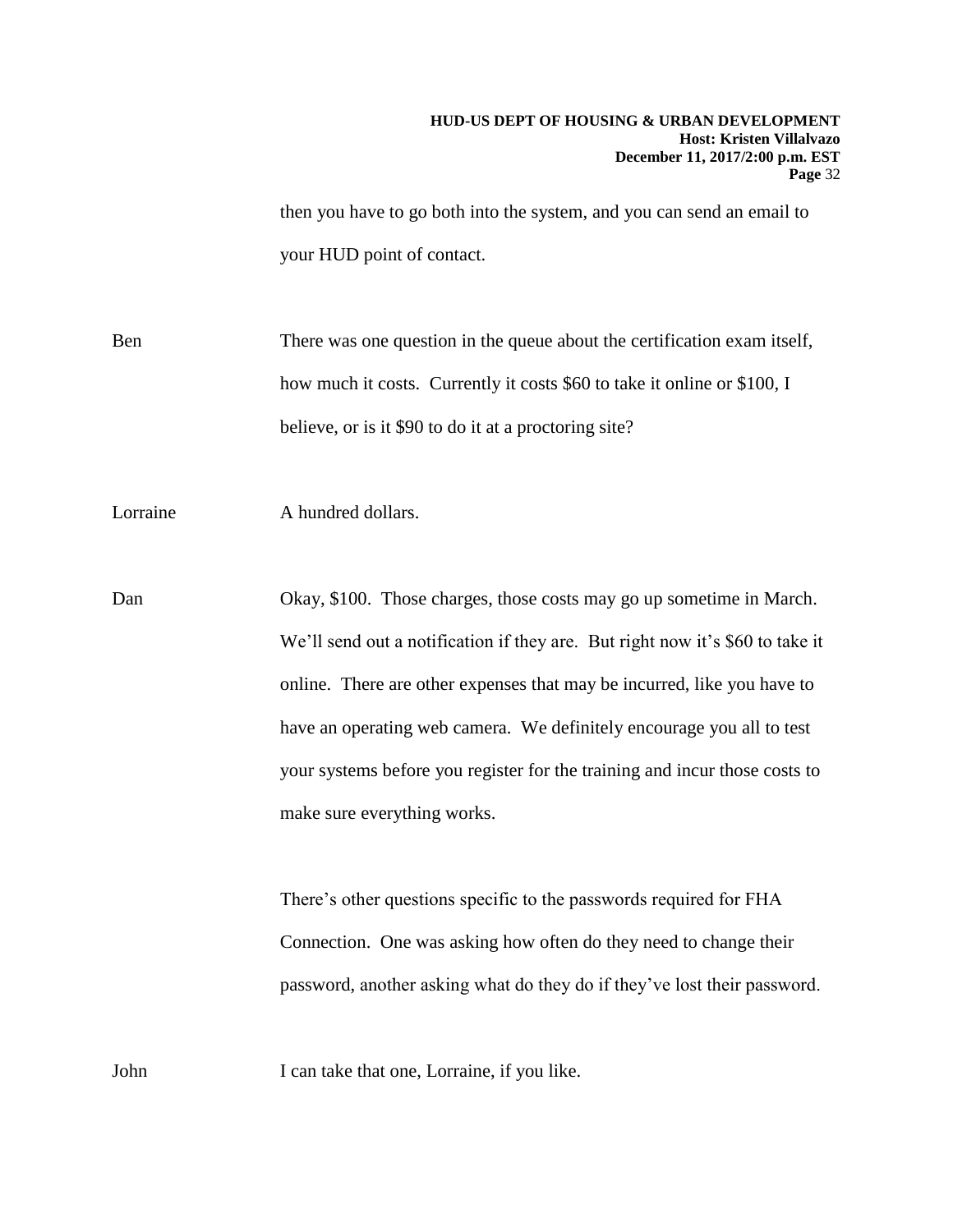Lorraine Sure, please do.

John The system is set up so every 28 days you'll have to re-enter your password, but the system also has a function where you can get a new password, on your own, without having to go through anybody else but FHA Connection. That's another function of us obtaining your social security number.

> If you need a new password, you'll click on a box in there that'll say new password. It'll ask you for the last six digits of your social security number. You'll enter that in, and then it'll give you a screen and it will tell you enter in a new password. The password has to be no more exactly eight letters. It cannot be a similar—the passwords can't be similar from any one of the previous eight ones you used. For example, you couldn't use John Olmstead, O-L-M-S number 1, and then start your new password with John O number 1, something else.

W And Lorraine, I have a question here that I think is an important question, in the queue box. If we are a sub-grantee, do we need to sign up through FHA Connection, or is this done through our head agency?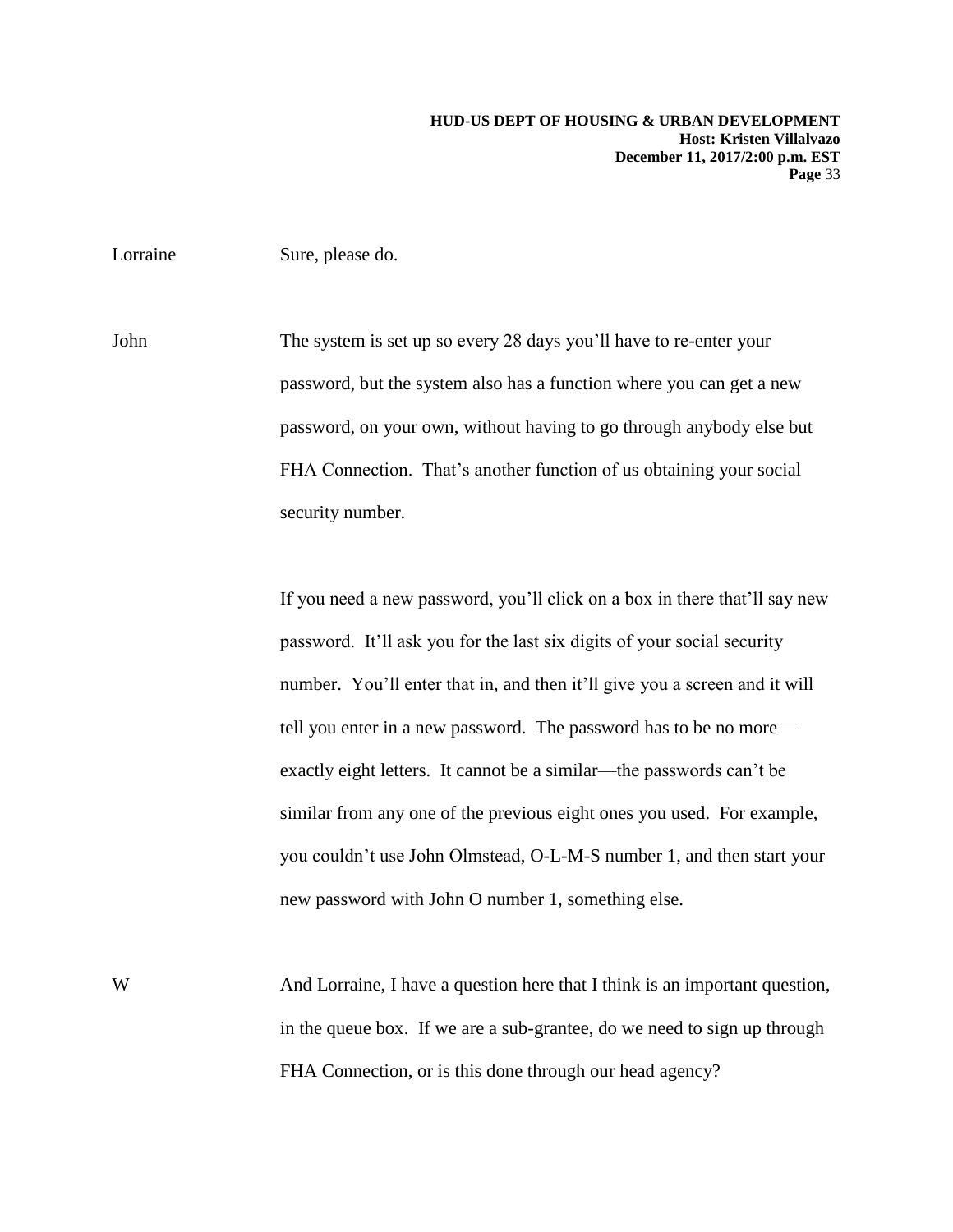Lorraine That's an excellent question, and even if you are a sub-grantee, you can go ahead and register in FHA Connection yourself. Now, you might want to check with your intermediary or your state housing finance agency that runs your network, to see because they also have the option. They can go ahead and maintain and use their FHA Application Coordinator for their entire network.

> There's nothing that prohibits you from registering, but you might want to check with your network first. Robin, anything you want to add to that?

Robin No, I think that's pretty much the way it'll work.

John This is John. I would like to add one small thing. If you're a sub-grantee, but also a HUD participating local housing counseling agency and already have, say, an ID under that name issued to you under your agency as a local housing counseling agency as well as a local sub-grantee, you may want to have a coordinator because if you no longer become a member, a sub-grantee of that parent agency for whatever reason but want to continue to issue, be a certified counseling agency, you would need a coordinator to carry out functions on behalf of your counselors.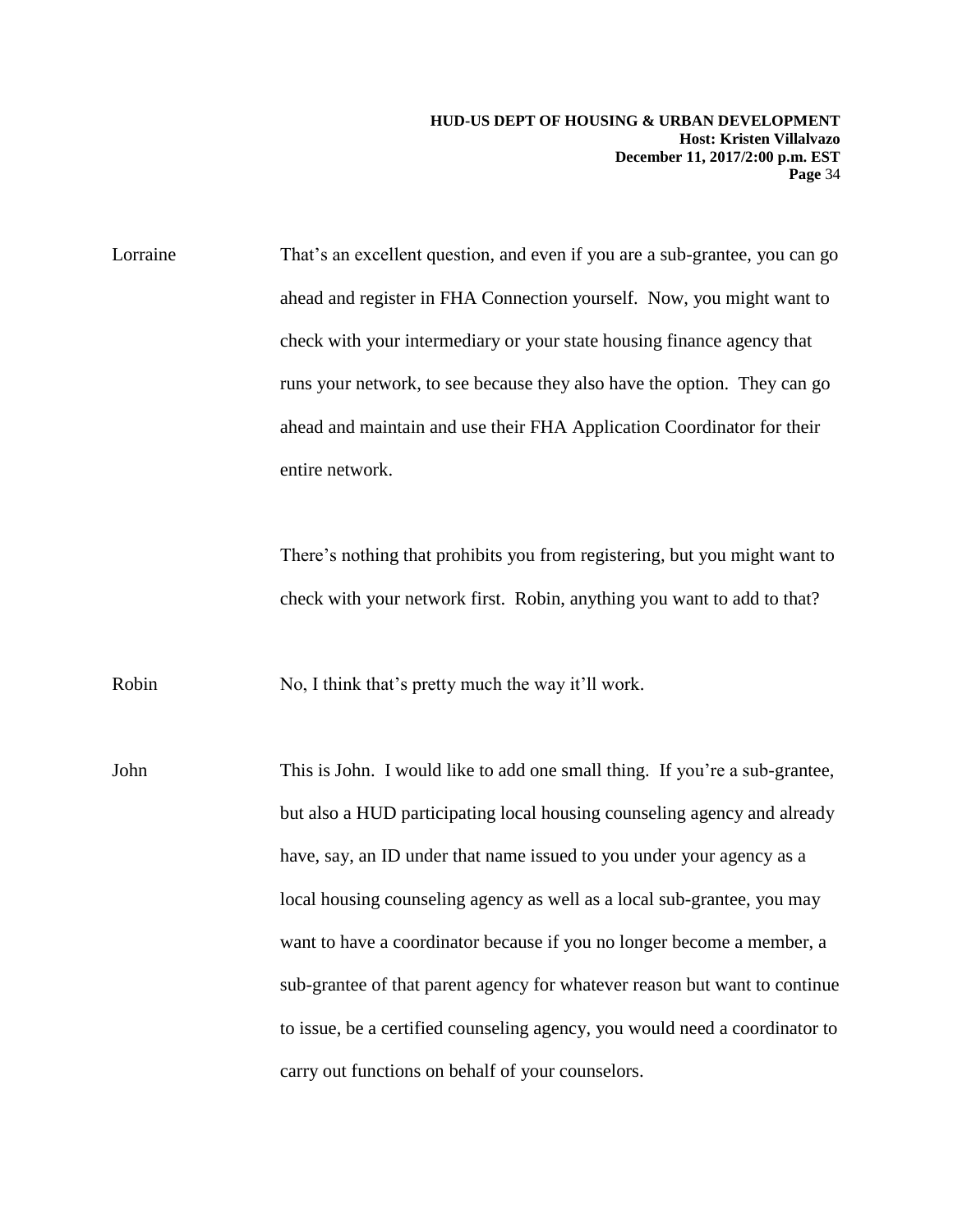Lorraine All right, great. And, there was also one question that I needed to answer, and that was can a counselor work for multiple agencies? For the HUD certified housing counselor, yes, you can be certified for more than one agency, as long as each agency you work for verifies your employment. And John, what's the situation for a HECM counselor? John It's the same rule as in HECM. Actually HECM has had that function since the roster was started in 2010. So, same thing. Lorraine Great. Well, do we have anyone else that has called in? Moderator At this time, there are no further questions on the phone lines. Lorraine Okay, do we have any other questions we'd like to address? We have a couple minutes left. Ben Yes, there are a few. One is asking the IT requirements for the online testing. Right now, on your screen, is a list of resources specific to the requirements for online testing. I would go to hudhousingcounselors.com,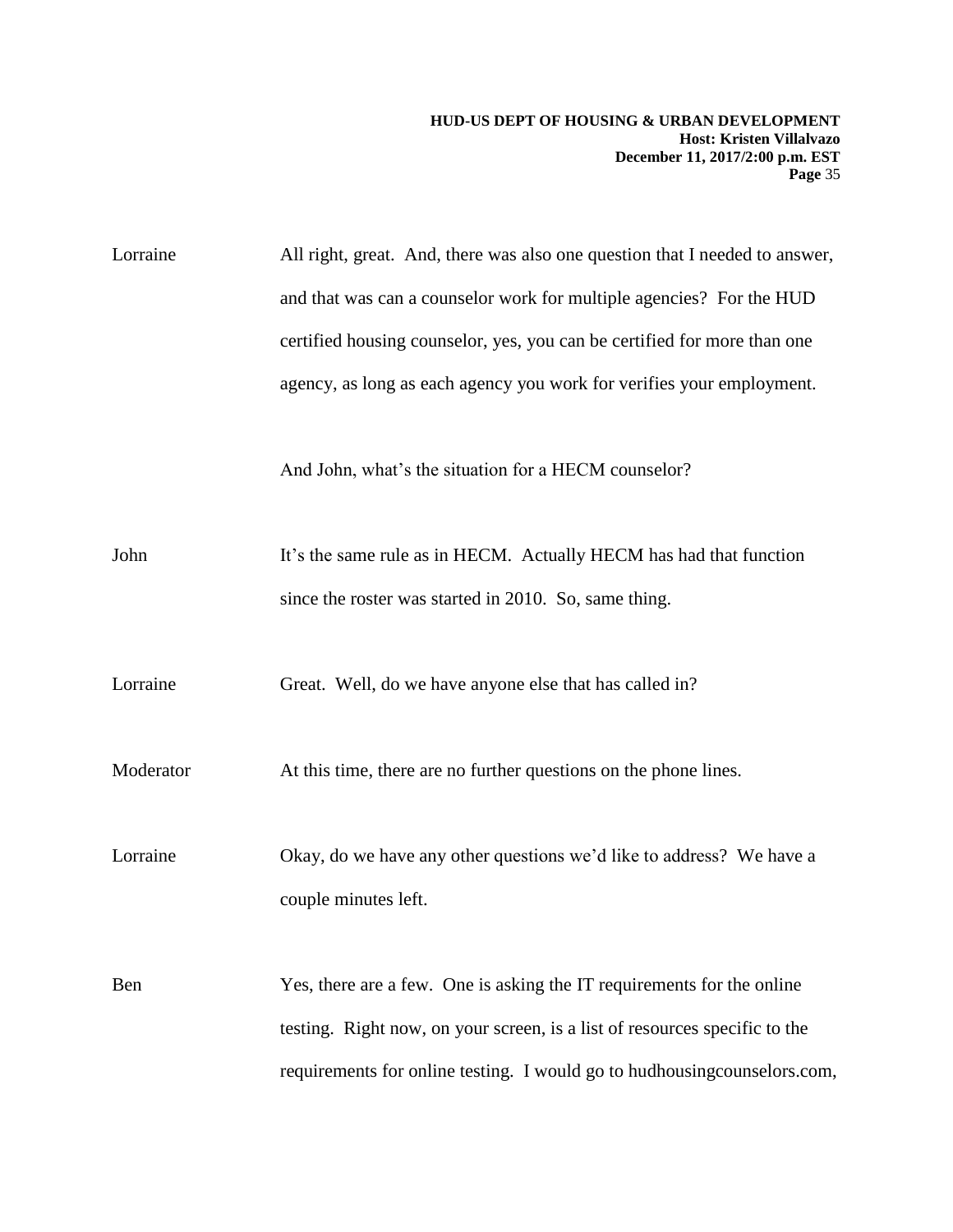and there's a help section on that website that'll give you more information.

Also, on the screen, answers another one of the questions in the queue, which is where do you find training for the HECM exams? The very last entry on the screen is a link to the requirements for continuing education, and that will give you some resources for testing as well, specific to HECM.

One question is—let me read here, "If you already have an FHA Connection ID, do you have to apply for another ID for the housing counselor certification, or can you use your previous ID?"

Lorraine Use your previous ID. It's good for both programs.

Ben Okay. And one question is about working as a volunteer for an agency, is there any changes to the certification exam, or do they have to specifically be working for?

Lorraine Volunteer is acceptable for the certification process. John, how about for the HECM process?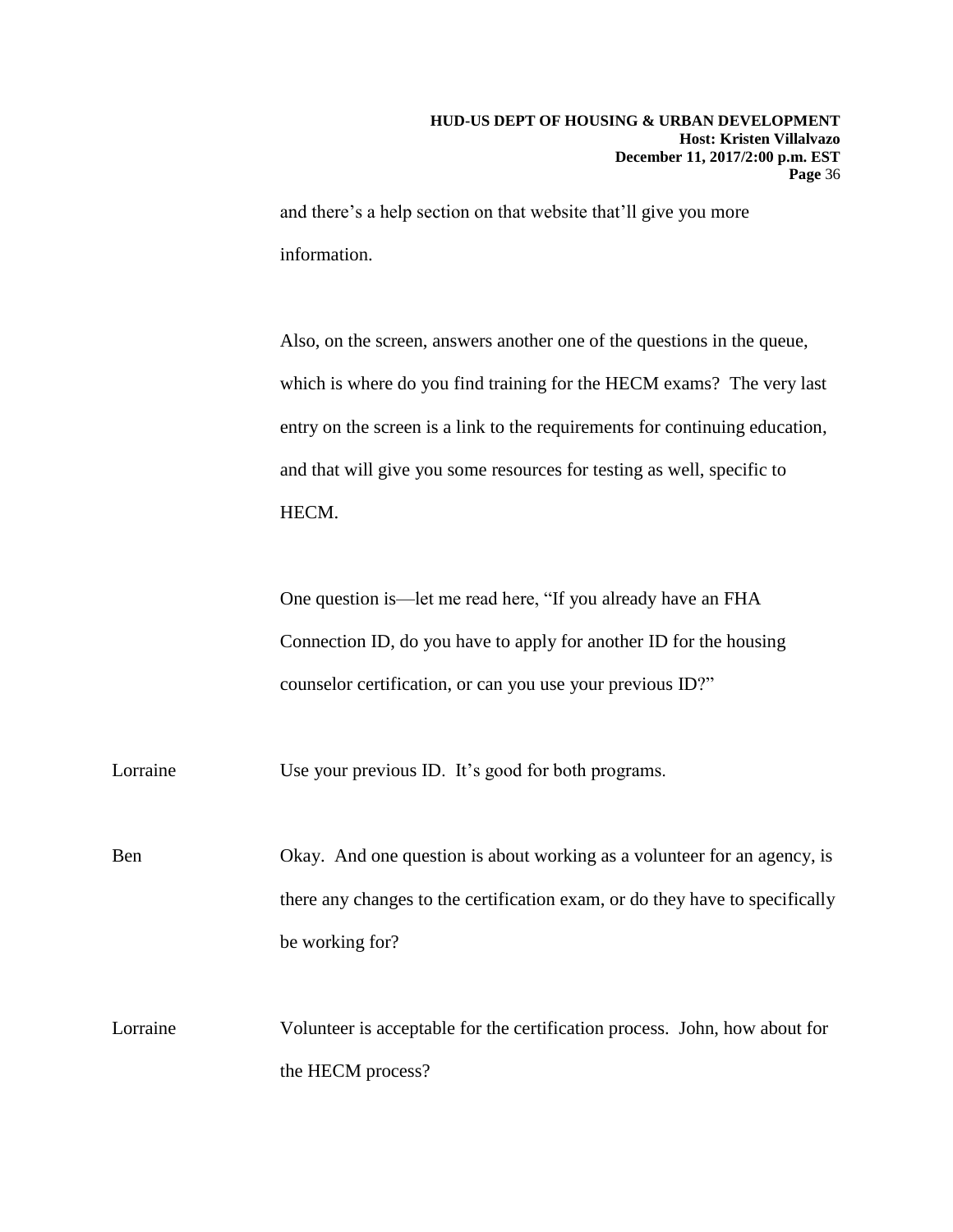| John     | As long as the volunteer has passed the HECM exam and is showing up on     |
|----------|----------------------------------------------------------------------------|
|          | the roster as current, in that requirement and the continuing education,   |
|          | they can continue to work.                                                 |
|          |                                                                            |
| Lorraine | All right, great. We have time for one more, Ben.                          |
|          |                                                                            |
| Ben      | Here's a good one. It just popped in. Where is the contact information for |
|          | the CEO being pulled from so that the letter is sent?                      |
|          |                                                                            |
| Lorraine | Robin, you want to answer that one? I think it's HCS, right?               |
|          |                                                                            |
| Robin    | That is correct. It's coming from the Housing Counseling System.           |
|          |                                                                            |
| Lorraine | So, an important tip we can share with all the agencies is make sure your  |
|          | information in HUD's Housing Counseling System is updated, your            |
|          | contact information for your CEO and your manager so that the email is     |
|          | correct, also that your mailing address is correct, for when we mail the   |
|          | letter out. Those are two very important things to check.                  |